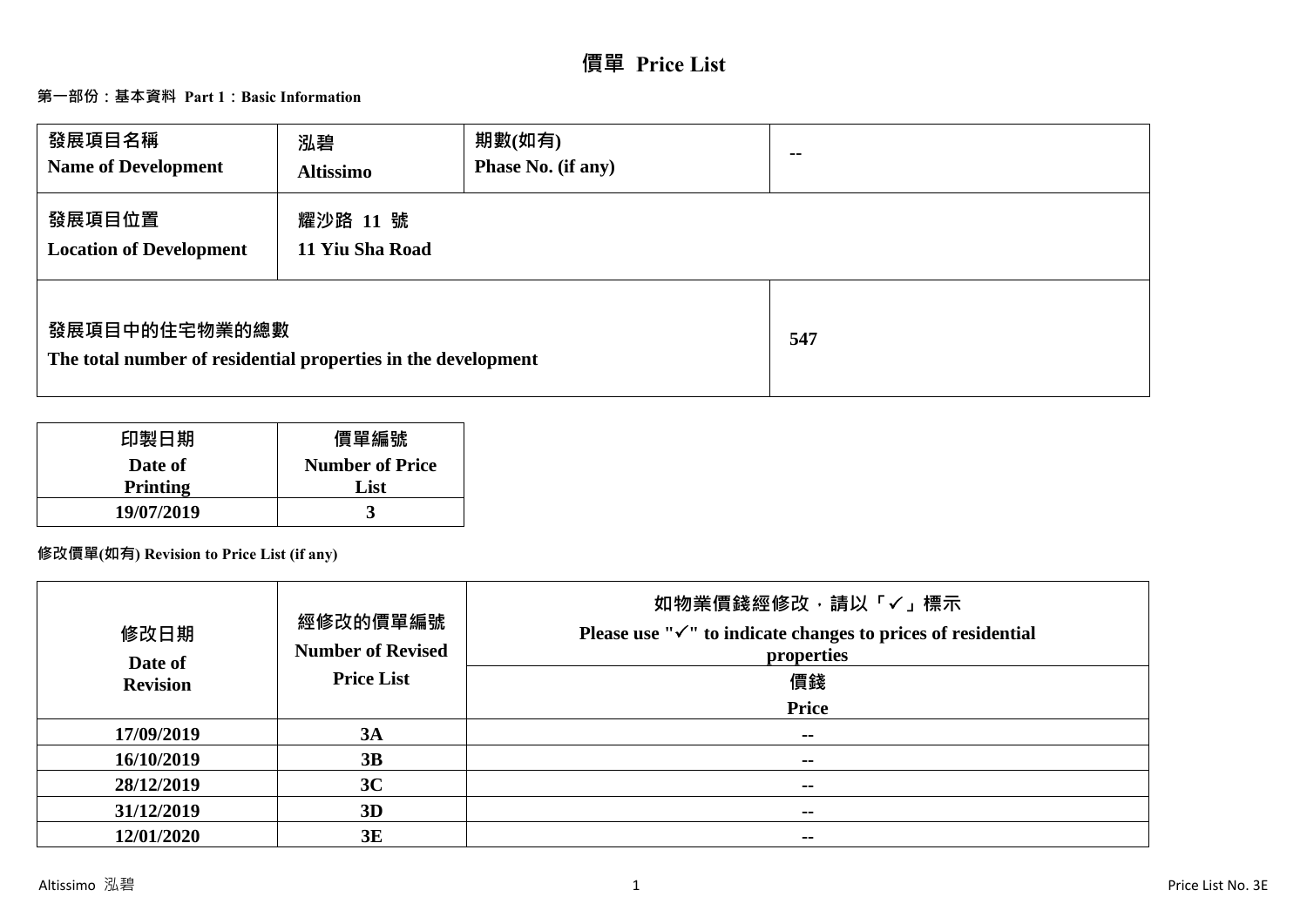# 第二部份:面積及售價資料 Part 2: Information on Area and Price

| Description of Residential | 物業的描述<br>Property |             | 實用面積<br>(包括露台,工作平台及陽台 如有)<br>平方米(平方呎)                                                                 | 售價(元)        | 實用面積<br>每平方米/呎售價<br>元·每平方米                                                     |                                            |                     |    | 其他指明項目的面積(不計算入實用面積)      | 平方米(平方呎)<br>sq. metre (sq. ft.) |                         |            | Area of other specified items (Not included in the Saleable Area) |               |            |
|----------------------------|-------------------|-------------|-------------------------------------------------------------------------------------------------------|--------------|--------------------------------------------------------------------------------|--------------------------------------------|---------------------|----|--------------------------|---------------------------------|-------------------------|------------|-------------------------------------------------------------------|---------------|------------|
| 大廈名稱<br>Block<br>Name      | 樓層<br>Floor       | 單位<br>Unit  | Saleable Area<br>(including balcony, utility platform and<br>verandah, if any)<br>sq. metre (sq. ft.) | Price $(\$)$ | (元·每平方呎)<br>Unit Rate of Saleable Area<br>\$ per sq. metre<br>$$$ per sq. ft.) | 空調機房<br>Air-<br>Conditioning<br>plant room | 窗台<br>Bay<br>window | 閣樓 | 平台<br>Cockloft Flat roof | 花園<br>Garden                    | 停車位<br>Parking<br>space | 天台<br>Roof | 梯屋<br>Stairhood                                                   | 前庭<br>Terrace | 庭院<br>Yard |
| T <sub>1</sub>             |                   | $\mathsf C$ | 44.154 (475)<br>露台 Balcony: 2.000 (22);<br>工作平台 Utility Platform: 1.500 (16)                          | 8,796,000    | 199,212 (18,518)                                                               |                                            |                     |    |                          |                                 |                         |            |                                                                   |               |            |
| T <sub>1</sub>             |                   | $\mathbf F$ | 80.725 (869)<br>露台 Balcony: 2.825 (30);<br>工作平台 Utility Platform: 1.500 (16)                          | 15,797,000   | 195,689 (18,178)                                                               |                                            |                     |    |                          |                                 |                         |            |                                                                   |               |            |
| T <sub>1</sub>             |                   | H           | 81.029 (872)<br>露台 Balcony: 2.907 (31);<br>工作平台 Utility Platform: 1.500 (16)                          | 16,215,000   | 200,114 (18,595)                                                               |                                            |                     |    |                          |                                 |                         |            |                                                                   |               |            |
| T1                         | 2                 | $\mathbf C$ | 44.154 (475)<br>露台 Balcony: 2.000 (22);<br>工作平台 Utility Platform: 1.500 (16)                          | 8,814,000    | 199,620 (18,556)                                                               |                                            |                     |    |                          |                                 |                         |            |                                                                   |               |            |
| T1                         | 2                 | $\mathbf F$ | 80.725 (869)<br>露台 Balcony: 2.825 (30);<br>工作平台 Utility Platform: 1.500 (16)                          | 15,828,000   | 196,073 (18,214)                                                               |                                            |                     |    |                          |                                 |                         |            |                                                                   |               |            |
| T1                         | $\overline{2}$    | H           | 81.029 (872)<br>露台 Balcony: 2.907 (31);<br>工作平台 Utility Platform: 1.500 (16)                          | 16,248,000   | 200,521 (18,633)                                                               |                                            |                     |    |                          |                                 |                         |            |                                                                   |               |            |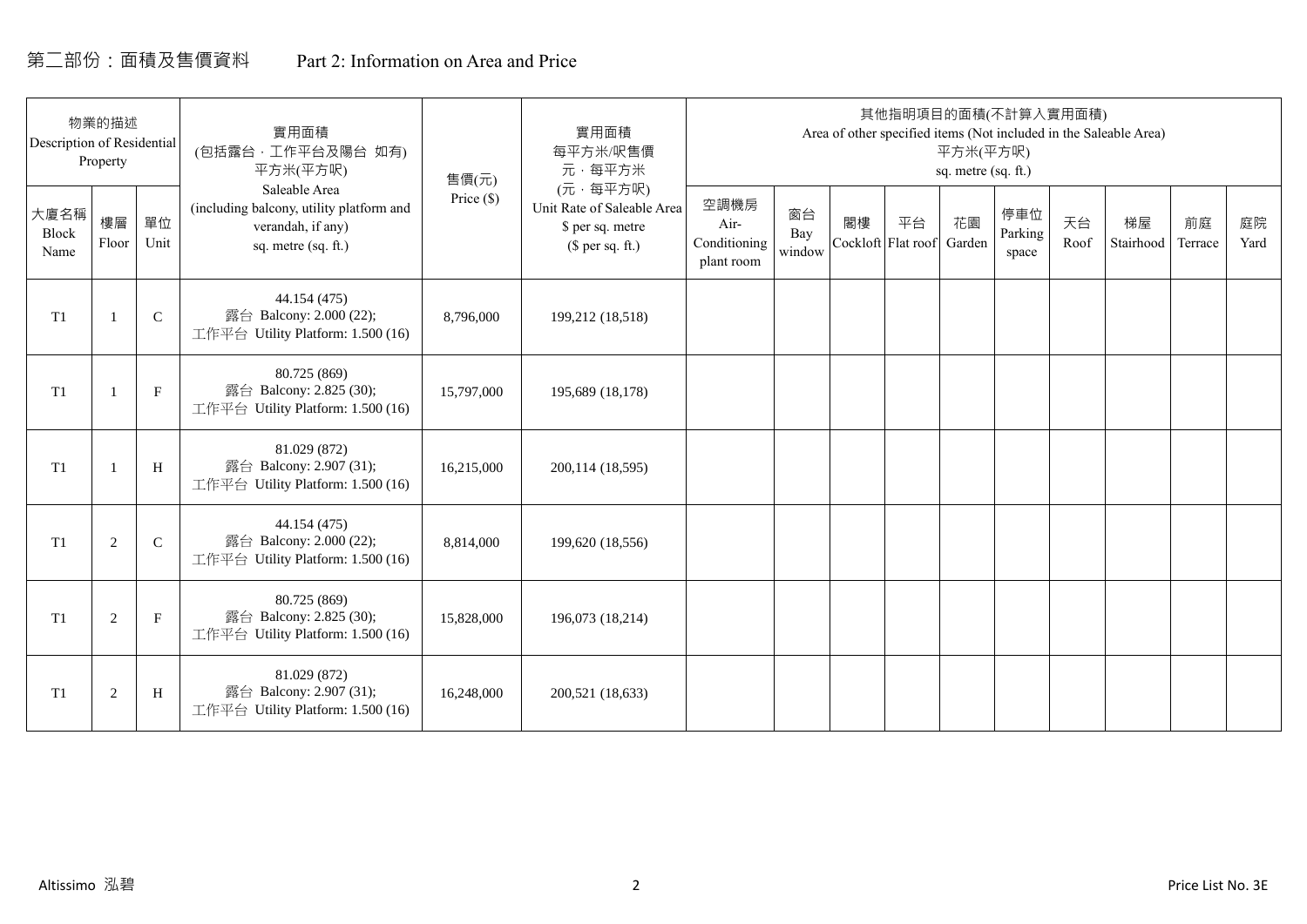| Description of Residential | 物業的描述<br>Property |               | 實用面積<br>(包括露台,工作平台及陽台 如有)<br>平方米(平方呎)                                                                 | 售價(元)      | 實用面積<br>每平方米/呎售價<br>元·每平方米                                                     |                                            |                     |    |                          | 平方米(平方呎)<br>sq. metre (sq. ft.) | 其他指明項目的面積(不計算入實用面積)     |            | Area of other specified items (Not included in the Saleable Area) |               |            |
|----------------------------|-------------------|---------------|-------------------------------------------------------------------------------------------------------|------------|--------------------------------------------------------------------------------|--------------------------------------------|---------------------|----|--------------------------|---------------------------------|-------------------------|------------|-------------------------------------------------------------------|---------------|------------|
| 大廈名稱<br>Block<br>Name      | 樓層<br>Floor       | 單位<br>Unit    | Saleable Area<br>(including balcony, utility platform and<br>verandah, if any)<br>sq. metre (sq. ft.) | Price (\$) | (元·每平方呎)<br>Unit Rate of Saleable Area<br>\$ per sq. metre<br>$$$ per sq. ft.) | 空調機房<br>Air-<br>Conditioning<br>plant room | 窗台<br>Bay<br>window | 閣樓 | 平台<br>Cockloft Flat roof | 花園<br>Garden                    | 停車位<br>Parking<br>space | 天台<br>Roof | 梯屋<br>Stairhood                                                   | 前庭<br>Terrace | 庭院<br>Yard |
| T1                         | 3                 | $\mathsf{C}$  | 44.154 (475)<br>露台 Balcony: 2.000 (22);<br>工作平台 Utility Platform: 1.500 (16)                          | 8,830,000  | 199,982 (18,589)                                                               |                                            |                     |    |                          |                                 |                         |            |                                                                   |               |            |
| T1                         | 3                 | $\mathbf{F}$  | 80.725 (869)<br>露台 Balcony: 2.825 (30);<br>工作平台 Utility Platform: 1.500 (16)                          | 15,860,000 | 196,469 (18,251)                                                               |                                            |                     |    |                          |                                 |                         |            |                                                                   |               |            |
| T1                         | 3                 | H             | 81.029 (872)<br>露台 Balcony: 2.907 (31);<br>工作平台 Utility Platform: 1.500 (16)                          | 16,280,000 | 200,916 (18,670)                                                               |                                            |                     |    |                          |                                 |                         |            |                                                                   |               |            |
| T1                         | 5                 | $\mathcal{C}$ | 44.154 (475)<br>露台 Balcony: 2.000 (22);<br>工作平台 Utility Platform: 1.500 (16)                          | 8,848,000  | 200,390 (18,627)                                                               |                                            |                     |    |                          |                                 |                         |            |                                                                   |               |            |
| T <sub>1</sub>             | 5                 | H             | 81.029 (872)<br>露台 Balcony: 2.907 (31);<br>工作平台 Utility Platform: 1.500 (16)                          | 16,427,000 | 202,730 (18,838)                                                               |                                            |                     |    |                          |                                 |                         |            |                                                                   |               |            |
| T <sub>1</sub>             | 6                 | $\mathsf{C}$  | 44.154 (475)<br>露台 Balcony: 2.000 (22);<br>工作平台 Utility Platform: 1.500 (16)                          | 8,883,000  | 201,182 (18,701)                                                               |                                            |                     |    |                          |                                 |                         |            |                                                                   |               |            |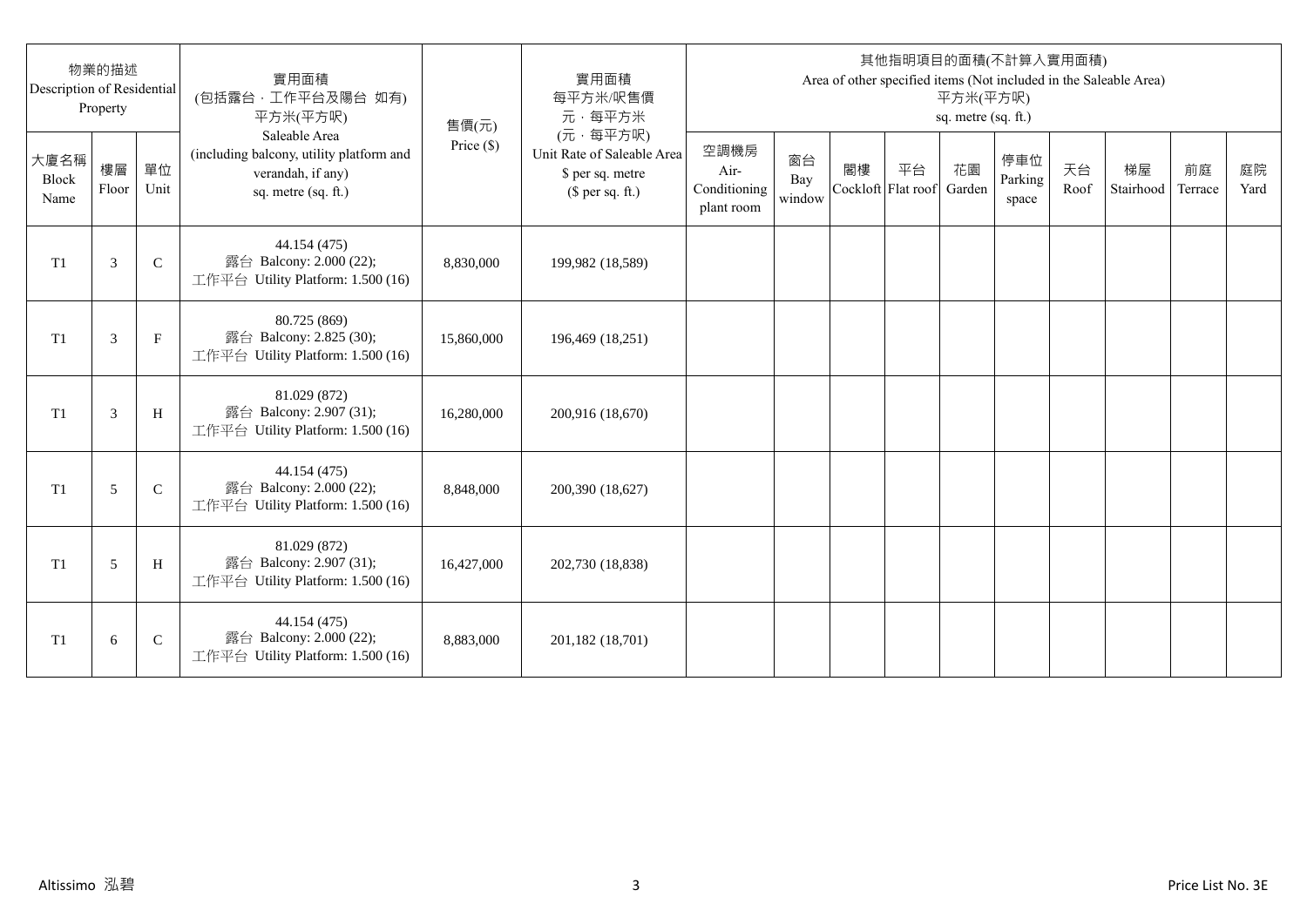| Description of Residential | 物業的描述<br>Property |              | 實用面積<br>(包括露台,工作平台及陽台 如有)<br>平方米(平方呎)                                                                 | 售價(元)      | 實用面積<br>每平方米/呎售價<br>元·每平方米                                                     |                                            |                     |    |                          | 平方米(平方呎)<br>sq. metre (sq. ft.) | 其他指明項目的面積(不計算入實用面積)     |            | Area of other specified items (Not included in the Saleable Area) |               |            |
|----------------------------|-------------------|--------------|-------------------------------------------------------------------------------------------------------|------------|--------------------------------------------------------------------------------|--------------------------------------------|---------------------|----|--------------------------|---------------------------------|-------------------------|------------|-------------------------------------------------------------------|---------------|------------|
| 大廈名稱<br>Block<br>Name      | 樓層<br>Floor       | 單位<br>Unit   | Saleable Area<br>(including balcony, utility platform and<br>verandah, if any)<br>sq. metre (sq. ft.) | Price (\$) | (元·每平方呎)<br>Unit Rate of Saleable Area<br>\$ per sq. metre<br>$$$ per sq. ft.) | 空調機房<br>Air-<br>Conditioning<br>plant room | 窗台<br>Bay<br>window | 閣樓 | 平台<br>Cockloft Flat roof | 花園<br>Garden                    | 停車位<br>Parking<br>space | 天台<br>Roof | 梯屋<br>Stairhood                                                   | 前庭<br>Terrace | 庭院<br>Yard |
| T <sub>1</sub>             | 6                 | H            | 81.029 (872)<br>露台 Balcony: 2.907 (31);<br>工作平台 Utility Platform: 1.500 (16)                          | 16,493,000 | 203,544 (18,914)                                                               |                                            |                     |    |                          |                                 |                         |            |                                                                   |               |            |
| T <sub>1</sub>             | 7                 | $\mathsf{C}$ | 44.154 (475)<br>露台 Balcony: 2.000 (22);<br>工作平台 Utility Platform: 1.500 (16)                          | 9,813,000  | 222,245 (20,659)                                                               |                                            |                     |    |                          |                                 |                         |            |                                                                   |               |            |
| T1                         | $\overline{7}$    | H            | 81.029 (872)<br>露台 Balcony: 2.907 (31);<br>工作平台 Utility Platform: 1.500 (16)                          | 16,893,000 | 208,481 (19,373)                                                               |                                            |                     |    |                          |                                 |                         |            |                                                                   |               |            |
| T1                         | 8                 | $\mathsf{C}$ | 44.154 (475)<br>露台 Balcony: 2.000 (22);<br>工作平台 Utility Platform: 1.500 (16)                          | 9,960,000  | 225,574 (20,968)                                                               |                                            |                     |    |                          |                                 |                         |            |                                                                   |               |            |
| T1                         | 8                 | H            | 81.029 (872)<br>露台 Balcony: 2.907 (31);<br>工作平台 Utility Platform: 1.500 (16)                          | 17,486,000 | 215,799 (20,053)                                                               |                                            |                     |    |                          |                                 |                         |            |                                                                   |               |            |
| T <sub>1</sub>             | 9                 | $\mathsf{C}$ | 44.154 (475)<br>露台 Balcony: 2.000 (22);<br>工作平台 Utility Platform: 1.500 (16)                          | 9,960,000  | 225,574 (20,968)                                                               |                                            |                     |    |                          |                                 |                         |            |                                                                   |               |            |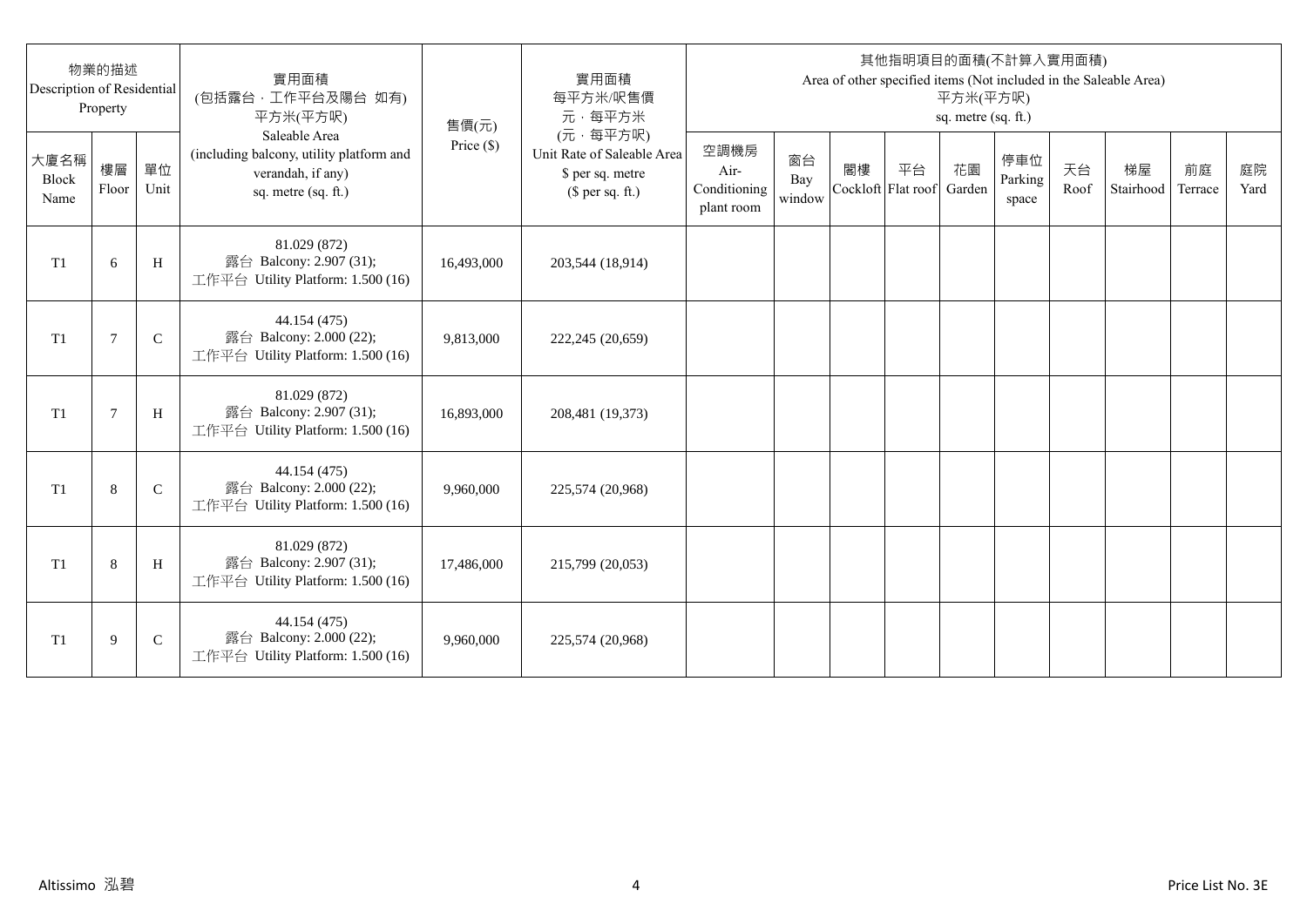| Description of Residential | 物業的描述<br>Property |              | 實用面積<br>(包括露台,工作平台及陽台 如有)<br>平方米(平方呎)                                                                 | 售價(元)      | 實用面積<br>每平方米/呎售價<br>元·每平方米                                                     |                                            |                     |    |                          | 平方米(平方呎)<br>sq. metre (sq. ft.) | 其他指明項目的面積(不計算入實用面積)     |            | Area of other specified items (Not included in the Saleable Area) |               |            |
|----------------------------|-------------------|--------------|-------------------------------------------------------------------------------------------------------|------------|--------------------------------------------------------------------------------|--------------------------------------------|---------------------|----|--------------------------|---------------------------------|-------------------------|------------|-------------------------------------------------------------------|---------------|------------|
| 大廈名稱<br>Block<br>Name      | 樓層<br>Floor       | 單位<br>Unit   | Saleable Area<br>(including balcony, utility platform and<br>verandah, if any)<br>sq. metre (sq. ft.) | Price (\$) | (元·每平方呎)<br>Unit Rate of Saleable Area<br>\$ per sq. metre<br>$$$ per sq. ft.) | 空調機房<br>Air-<br>Conditioning<br>plant room | 窗台<br>Bay<br>window | 閣樓 | 平台<br>Cockloft Flat roof | 花園<br>Garden                    | 停車位<br>Parking<br>space | 天台<br>Roof | 梯屋<br>Stairhood                                                   | 前庭<br>Terrace | 庭院<br>Yard |
| T <sub>1</sub>             | 9                 | H            | 81.029 (872)<br>露台 Balcony: 2.907 (31);<br>工作平台 Utility Platform: 1.500 (16)                          | 17,486,000 | 215,799 (20,053)                                                               |                                            |                     |    |                          |                                 |                         |            |                                                                   |               |            |
| T <sub>1</sub>             | 10                | $\mathsf{C}$ | 44.154 (475)<br>露台 Balcony: 2.000 (22);<br>工作平台 Utility Platform: 1.500 (16)                          | 10,055,000 | 227,726 (21,168)                                                               |                                            |                     |    |                          |                                 |                         |            |                                                                   |               |            |
| T1                         | 10                | H            | 81.029 (872)<br>露台 Balcony: 2.907 (31);<br>工作平台 Utility Platform: 1.500 (16)                          | 17,545,000 | 216,527 (20,120)                                                               |                                            |                     |    |                          |                                 |                         |            |                                                                   |               |            |
| T1                         | 11                | $\mathbf C$  | 44.154 (475)<br>露台 Balcony: 2.000 (22);<br>工作平台 Utility Platform: 1.500 (16)                          | 10,199,000 | 230,987 (21,472)                                                               |                                            |                     |    |                          |                                 |                         |            |                                                                   |               |            |
| T1                         | -11               | H            | 81.029 (872)<br>露台 Balcony: 2.907 (31);<br>工作平台 Utility Platform: 1.500 (16)                          | 17,705,000 | 218,502 (20,304)                                                               |                                            |                     |    |                          |                                 |                         |            |                                                                   |               |            |
| T <sub>1</sub>             | 12                | $\mathsf{C}$ | 44.154 (475)<br>露台 Balcony: 2.000 (22);<br>工作平台 Utility Platform: 1.500 (16)                          | 10,448,000 | 236,626 (21,996)                                                               |                                            |                     |    |                          |                                 |                         |            |                                                                   |               |            |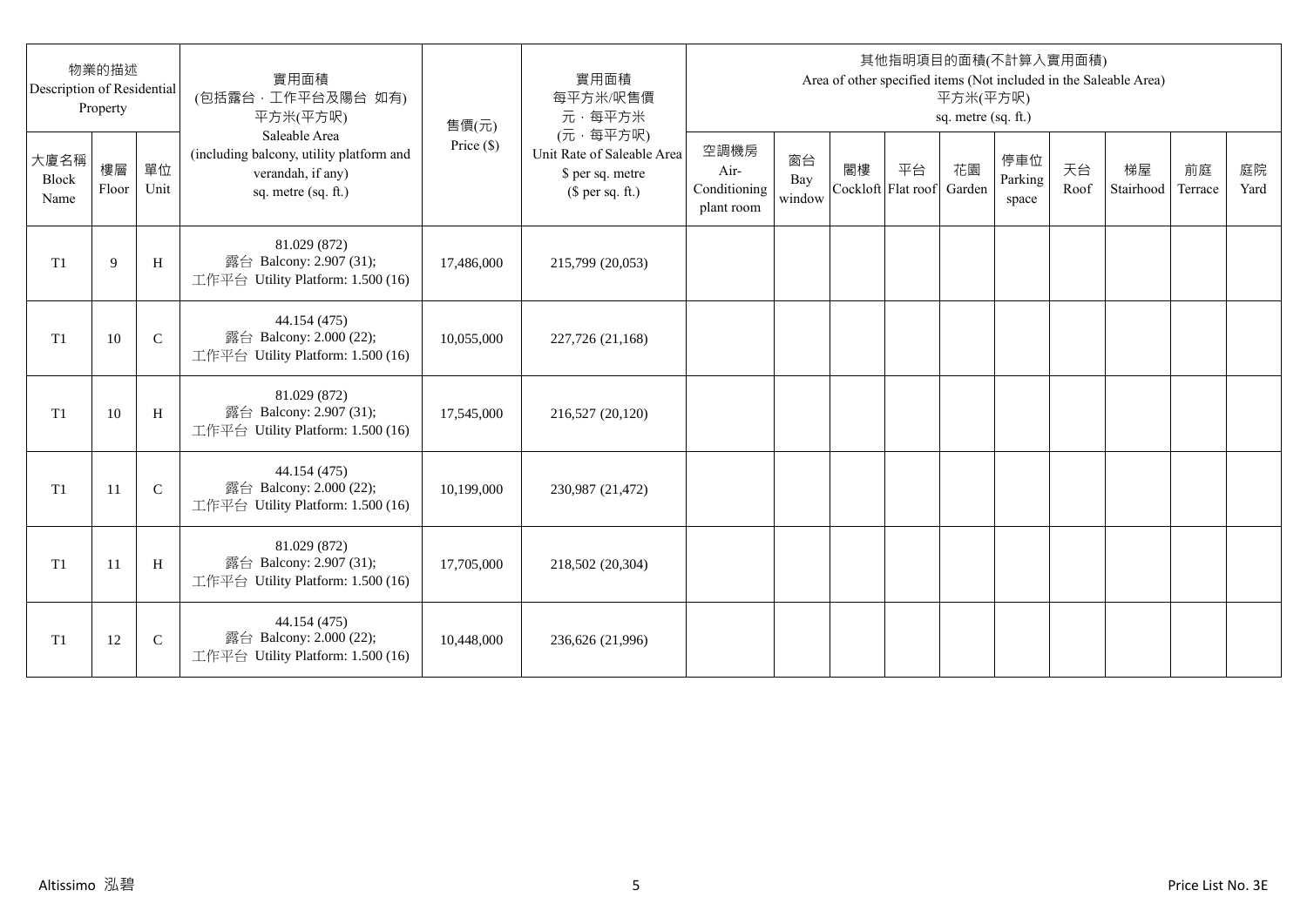| Description of Residential | 物業的描述<br>Property |              | 實用面積<br>(包括露台,工作平台及陽台 如有)<br>平方米(平方呎)                                                                 | 售價(元)      | 實用面積<br>每平方米/呎售價<br>元·每平方米                                                     |                                            |                     |                          |    | 平方米(平方呎)<br>sq. metre (sq. ft.) | 其他指明項目的面積(不計算入實用面積)     |            | Area of other specified items (Not included in the Saleable Area) |               |            |
|----------------------------|-------------------|--------------|-------------------------------------------------------------------------------------------------------|------------|--------------------------------------------------------------------------------|--------------------------------------------|---------------------|--------------------------|----|---------------------------------|-------------------------|------------|-------------------------------------------------------------------|---------------|------------|
| 大廈名稱<br>Block<br>Name      | 樓層<br>Floor       | 單位<br>Unit   | Saleable Area<br>(including balcony, utility platform and<br>verandah, if any)<br>sq. metre (sq. ft.) | Price (\$) | (元·每平方呎)<br>Unit Rate of Saleable Area<br>\$ per sq. metre<br>$$$ per sq. ft.) | 空調機房<br>Air-<br>Conditioning<br>plant room | 窗台<br>Bay<br>window | 閣樓<br>Cockloft Flat roof | 平台 | 花園<br>Garden                    | 停車位<br>Parking<br>space | 天台<br>Roof | 梯屋<br>Stairhood                                                   | 前庭<br>Terrace | 庭院<br>Yard |
| T1                         | 12                | H            | 81.029 (872)<br>露台 Balcony: 2.907 (31);<br>工作平台 Utility Platform: 1.500 (16)                          | 17,956,000 | 221,600 (20,592)                                                               |                                            |                     |                          |    |                                 |                         |            |                                                                   |               |            |
| T1                         | 15                | $\mathsf{C}$ | 44.154 (475)<br>露台 Balcony: 2.000 (22);<br>工作平台 Utility Platform: 1.500 (16)                          | 10,644,000 | 241,065 (22,408)                                                               |                                            |                     |                          |    |                                 |                         |            |                                                                   |               |            |
| T1                         | 15                | H            | 81.029 (872)<br>露台 Balcony: 2.907 (31);<br>工作平台 Utility Platform: 1.500 (16)                          | 18,293,000 | 225,759 (20,978)                                                               |                                            |                     |                          |    |                                 |                         |            |                                                                   |               |            |
| T <sub>2</sub>             | 3                 | A            | 81.620 (879)<br>露台 Balcony: 2.931 (32);<br>工作平台 Utility Platform: 1.500 (16)                          | 16,089,000 | 197, 121 (18, 304)                                                             |                                            |                     |                          |    |                                 |                         |            |                                                                   |               |            |
| T <sub>2</sub>             | 5                 | A            | 81.620 (879)<br>露台 Balcony: 2.931 (32);<br>工作平台 Utility Platform: 1.500 (16)                          | 16,293,000 | 199,620 (18,536)                                                               |                                            |                     |                          |    |                                 |                         |            |                                                                   |               |            |
| T <sub>3</sub>             |                   | A            | 76.972 (829)<br>露台 Balcony: 2.770 (30);<br>工作平台 Utility Platform: 1.500 (16)                          | 15,754,000 | 204,672 (19,004)                                                               |                                            |                     |                          |    |                                 |                         |            |                                                                   |               |            |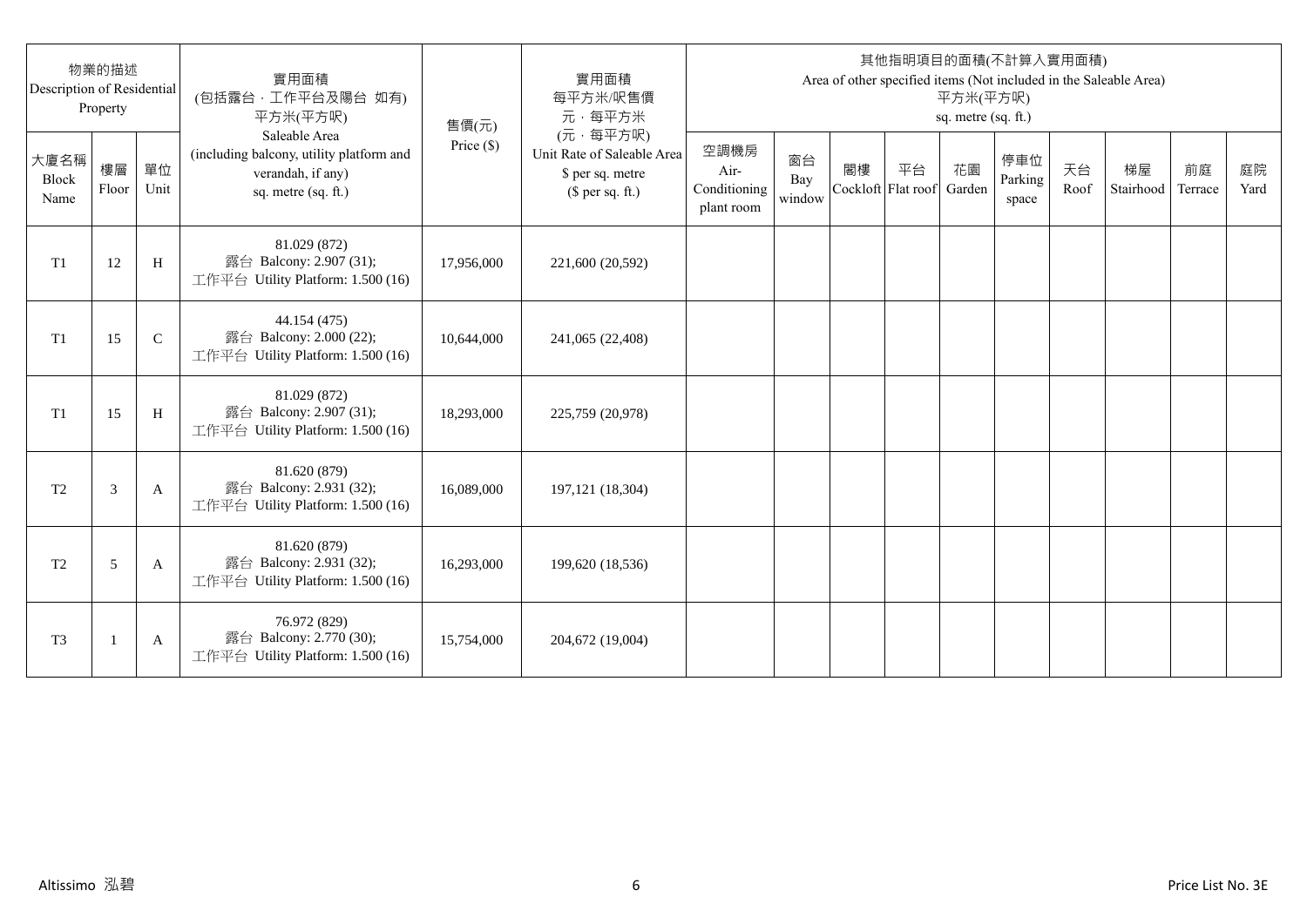| Description of Residential | 物業的描述<br>Property |               | 實用面積<br>(包括露台,工作平台及陽台 如有)<br>平方米(平方呎)                                                                 | 售價(元)      | 實用面積<br>每平方米/呎售價<br>元·每平方米                                                     |                                            |                     |                          |               | 平方米(平方呎)<br>sq. metre (sq. ft.) | 其他指明項目的面積(不計算入實用面積)     |            | Area of other specified items (Not included in the Saleable Area) |               |            |
|----------------------------|-------------------|---------------|-------------------------------------------------------------------------------------------------------|------------|--------------------------------------------------------------------------------|--------------------------------------------|---------------------|--------------------------|---------------|---------------------------------|-------------------------|------------|-------------------------------------------------------------------|---------------|------------|
| 大廈名稱<br>Block<br>Name      | 樓層<br>Floor       | 單位<br>Unit    | Saleable Area<br>(including balcony, utility platform and<br>verandah, if any)<br>sq. metre (sq. ft.) | Price (\$) | (元·每平方呎)<br>Unit Rate of Saleable Area<br>\$ per sq. metre<br>$$$ per sq. ft.) | 空調機房<br>Air-<br>Conditioning<br>plant room | 窗台<br>Bay<br>window | 閣樓<br>Cockloft Flat roof | 平台            | 花園<br>Garden                    | 停車位<br>Parking<br>space | 天台<br>Roof | 梯屋<br>Stairhood                                                   | 前庭<br>Terrace | 庭院<br>Yard |
| T <sub>3</sub>             | $\mathbf{1}$      | $\mathsf{C}$  | 81.348 (876)<br>露台 Balcony: 2.898 (31);<br>工作平台 Utility Platform: 1.500 (16)                          | 15,757,000 | 193,699 (17,987)                                                               |                                            |                     |                          | 4.411<br>(47) |                                 |                         |            |                                                                   |               |            |
| T <sub>3</sub>             | $\sqrt{2}$        | A             | 76.972 (829)<br>露台 Balcony: 2.770 (30);<br>工作平台 Utility Platform: 1.500 (16)                          | 15,785,000 | 205,075 (19,041)                                                               |                                            |                     |                          |               |                                 |                         |            |                                                                   |               |            |
| T <sub>3</sub>             | 2                 | $\mathcal{C}$ | 81.348 (876)<br>露台 Balcony: 2.898 (31);<br>工作平台 Utility Platform: 1.500 (16)                          | 15,788,000 | 194,080 (18,023)                                                               |                                            |                     |                          |               |                                 |                         |            |                                                                   |               |            |
| T <sub>3</sub>             | 3                 | $\mathcal{C}$ | 81.348 (876)<br>露台 Balcony: 2.898 (31);<br>工作平台 Utility Platform: 1.500 (16)                          | 15,990,000 | 196,563 (18,253)                                                               |                                            |                     |                          |               |                                 |                         |            |                                                                   |               |            |
| T <sub>3</sub>             | 5                 | $\mathsf{C}$  | 81.348 (876)<br>露台 Balcony: 2.898 (31);<br>工作平台 Utility Platform: 1.500 (16)                          | 16,295,000 | 200,312 (18,602)                                                               |                                            |                     |                          |               |                                 |                         |            |                                                                   |               |            |
| T <sub>3</sub>             | 6                 | $\mathsf{C}$  | 81.348 (876)<br>露台 Balcony: 2.898 (31);<br>工作平台 Utility Platform: 1.500 (16)                          | 16,631,000 | 204,443 (18,985)                                                               |                                            |                     |                          |               |                                 |                         |            |                                                                   |               |            |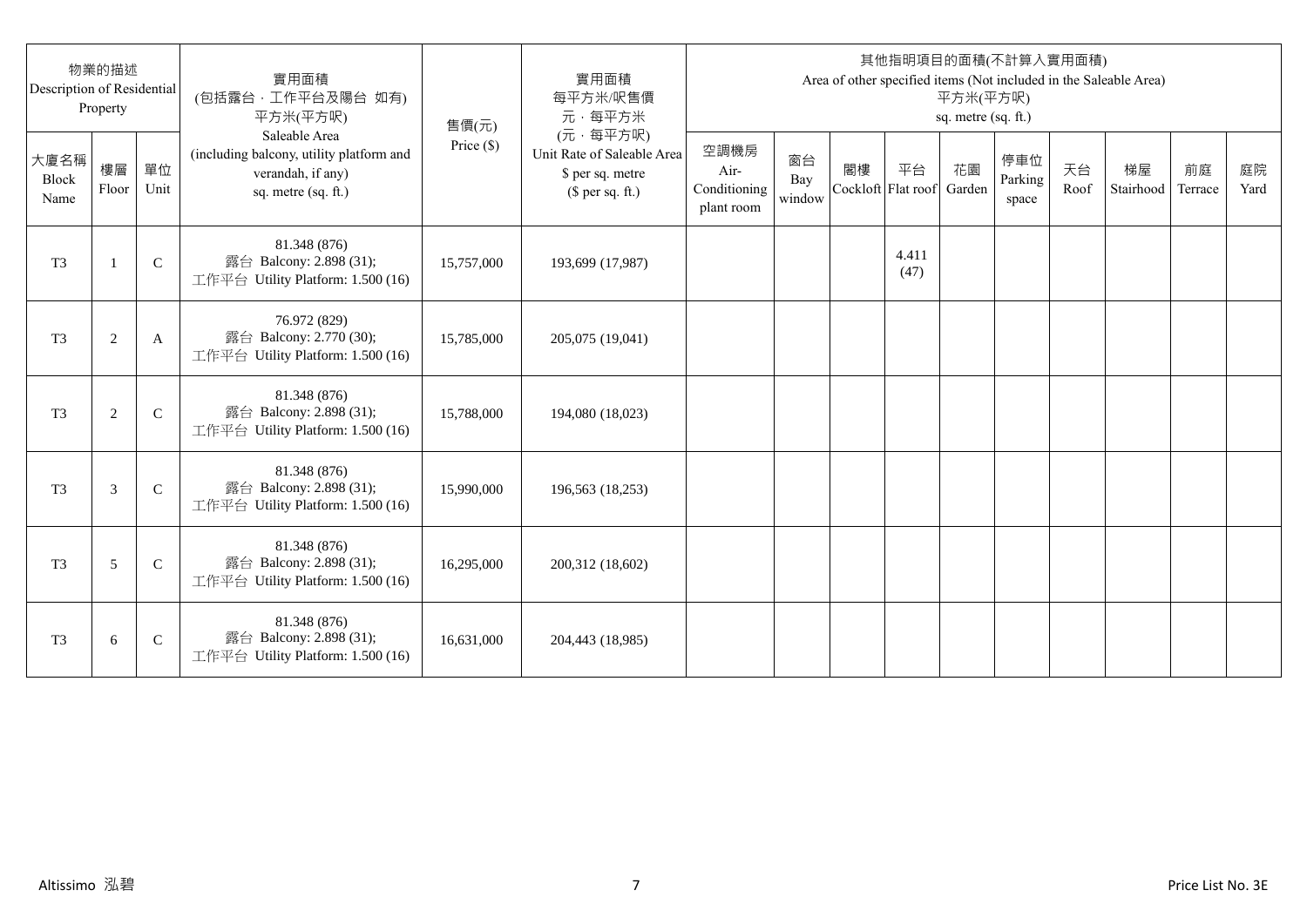| Description of Residential | 物業的描述<br>Property |              | 實用面積<br>(包括露台,工作平台及陽台 如有)<br>平方米(平方呎)                                                                 | 售價(元)        | 實用面積<br>每平方米/呎售價<br>元·每平方米                                                     |                                            |                     |                          |    | 平方米(平方呎)<br>sq. metre (sq. ft.) | 其他指明項目的面積(不計算入實用面積)     |            | Area of other specified items (Not included in the Saleable Area) |               |            |
|----------------------------|-------------------|--------------|-------------------------------------------------------------------------------------------------------|--------------|--------------------------------------------------------------------------------|--------------------------------------------|---------------------|--------------------------|----|---------------------------------|-------------------------|------------|-------------------------------------------------------------------|---------------|------------|
| 大廈名稱<br>Block<br>Name      | 樓層<br>Floor       | 單位<br>Unit   | Saleable Area<br>(including balcony, utility platform and<br>verandah, if any)<br>sq. metre (sq. ft.) | Price $(\$)$ | (元·每平方呎)<br>Unit Rate of Saleable Area<br>\$ per sq. metre<br>$$$ per sq. ft.) | 空調機房<br>Air-<br>Conditioning<br>plant room | 窗台<br>Bay<br>window | 閣樓<br>Cockloft Flat roof | 平台 | 花園<br>Garden                    | 停車位<br>Parking<br>space | 天台<br>Roof | 梯屋<br>Stairhood                                                   | 前庭<br>Terrace | 庭院<br>Yard |
| T <sub>3</sub>             | 7                 | $\mathsf{C}$ | 81.348 (876)<br>露台 Balcony: 2.898 (31);<br>工作平台 Utility Platform: 1.500 (16)                          | 17,554,000   | 215,789 (20,039)                                                               |                                            |                     |                          |    |                                 |                         |            |                                                                   |               |            |
| T <sub>5</sub>             | -1                | A            | 79.371 (854)<br>露台 Balcony: 2.851 (31);<br>工作平台 Utility Platform: 1.500 (16)                          | 14,591,000   | 183,833 (17,085)                                                               |                                            |                     |                          |    |                                 |                         |            |                                                                   |               |            |
| H17-H18                    | $\mathbf{1}$      | $H17-B$      | 25.446 (274)<br>露台 Balcony: 2.000 (22);<br>工作平台 Utility Platform: 0.000 (0)                           | 6,565,000    | 257,997 (23,960)                                                               |                                            |                     |                          |    |                                 |                         |            |                                                                   |               |            |
| H17-H18                    | 2                 | $H17-A$      | 45.396 (489)<br>露台 Balcony: 2.000 (22);<br>工作平台 Utility Platform: 0.000 (0)                           | 9,785,000    | 215,548 (20,010)                                                               |                                            |                     |                          |    |                                 |                         |            |                                                                   |               |            |
| H17-H18                    | 2                 | $H17-B$      | 25.446 (274)<br>露台 Balcony: 2.000 (22);<br>工作平台 Utility Platform: 0.000 (0)                           | 6,635,000    | 260,748 (24,215)                                                               |                                            |                     |                          |    |                                 |                         |            |                                                                   |               |            |
| H17-H18                    | 3                 | $H17-A$      | 45.396 (489)<br>露台 Balcony: 2.000 (22);<br>工作平台 Utility Platform: 0.000 (0)                           | 9,805,000    | 215,988 (20,051)                                                               |                                            |                     |                          |    |                                 |                         |            |                                                                   |               |            |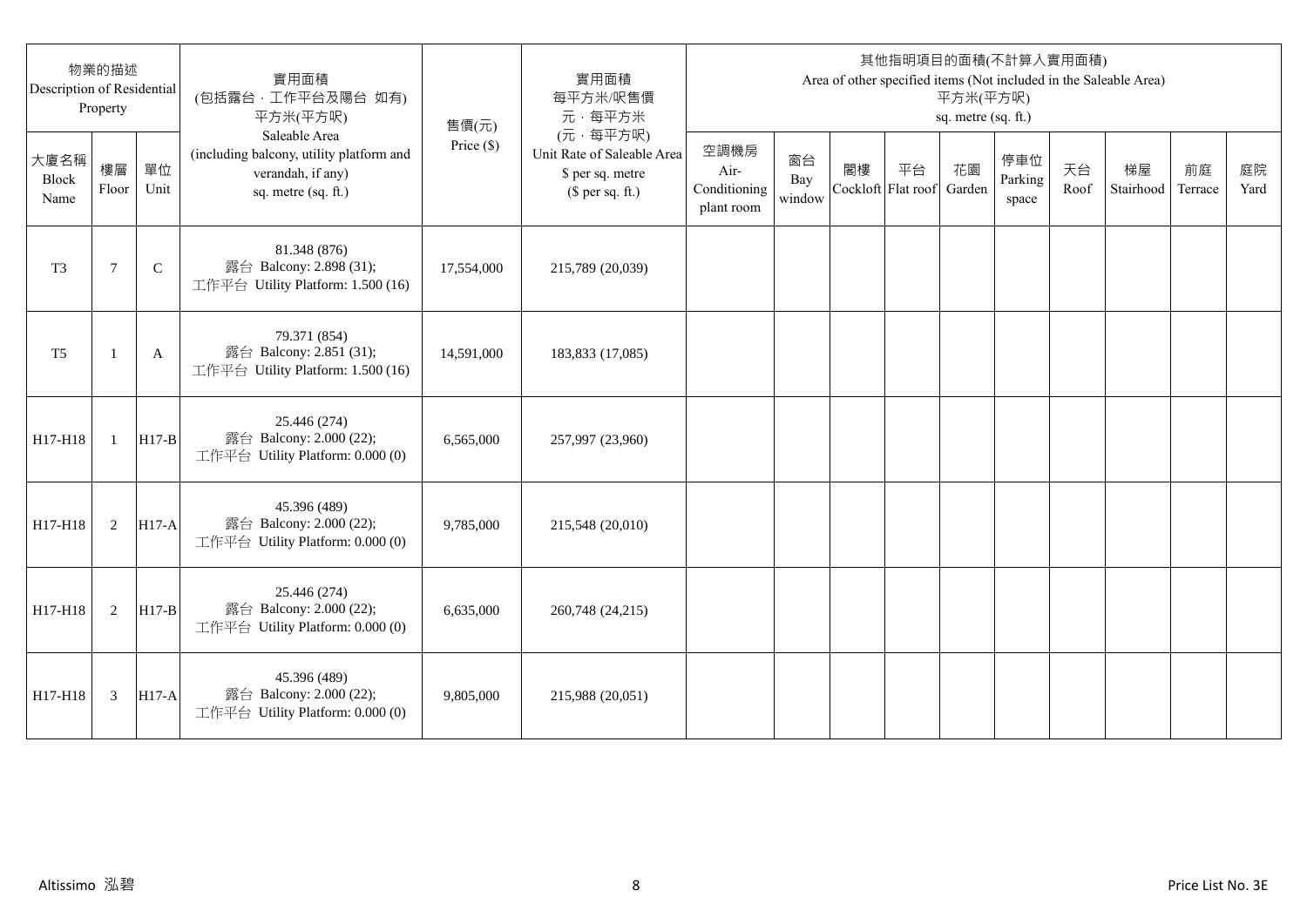| Description of Residential | 物業的描述<br>Property |            | 實用面積<br>(包括露台,工作平台及陽台 如有)<br>平方米(平方呎)                                                                 | 售價(元)        | 實用面積<br>每平方米/呎售價<br>元·每平方米                                                     |                                            |                     |                          |    | 平方米(平方呎)<br>sq. metre (sq. ft.) | 其他指明項目的面積(不計算入實用面積)     |            | Area of other specified items (Not included in the Saleable Area) |               |            |
|----------------------------|-------------------|------------|-------------------------------------------------------------------------------------------------------|--------------|--------------------------------------------------------------------------------|--------------------------------------------|---------------------|--------------------------|----|---------------------------------|-------------------------|------------|-------------------------------------------------------------------|---------------|------------|
| 大廈名稱<br>Block<br>Name      | 樓層<br>Floor       | 單位<br>Unit | Saleable Area<br>(including balcony, utility platform and<br>verandah, if any)<br>sq. metre (sq. ft.) | Price $(\$)$ | (元·每平方呎)<br>Unit Rate of Saleable Area<br>\$ per sq. metre<br>$$$ per sq. ft.) | 空調機房<br>Air-<br>Conditioning<br>plant room | 窗台<br>Bay<br>window | 閣樓<br>Cockloft Flat roof | 平台 | 花園<br>Garden                    | 停車位<br>Parking<br>space | 天台<br>Roof | 梯屋<br>Stairhood                                                   | 前庭<br>Terrace | 庭院<br>Yard |
| H17-H18                    | 3                 | $H17-B$    | 25.446 (274)<br>露台 Balcony: 2.000 (22);<br>工作平台 Utility Platform: 0.000 (0)                           | 6,704,000    | 263,460 (24,467)                                                               |                                            |                     |                          |    |                                 |                         |            |                                                                   |               |            |
| H17-H18                    | $\mathbf{1}$      | $H18-B$    | 25.159 (271)<br>露台 Balcony: 2.000 (22);<br>工作平台 Utility Platform: 0.000 (0)                           | 6,497,000    | 258,238 (23,974)                                                               |                                            |                     |                          |    |                                 |                         |            |                                                                   |               |            |
| H17-H18                    | 2                 | $H18-A$    | 43.710 (470)<br>露台 Balcony: 2.000 (22);<br>工作平台 Utility Platform: 0.000 (0)                           | 9,406,000    | 215,191 (20,013)                                                               |                                            |                     |                          |    |                                 |                         |            |                                                                   |               |            |
| H17-H18                    | 2                 | $H18-B$    | 25.159 (271)<br>露台 Balcony: 2.000 (22);<br>工作平台 Utility Platform: 0.000 (0)                           | 6,565,000    | 260,940 (24,225)                                                               |                                            |                     |                          |    |                                 |                         |            |                                                                   |               |            |
| H17-H18                    | 3                 | $H18-A$    | 43.710 (470)<br>露台 Balcony: 2.000 (22);<br>工作平台 Utility Platform: 0.000 (0)                           | 9,423,000    | 215,580 (20,049)                                                               |                                            |                     |                          |    |                                 |                         |            |                                                                   |               |            |
| H17-H18                    | 3                 | $H18-B$    | 25.159 (271)<br>露台 Balcony: 2.000 (22);<br>工作平台 Utility Platform: 0.000 (0)                           | 6,636,000    | 263,762 (24,487)                                                               |                                            |                     |                          |    |                                 |                         |            |                                                                   |               |            |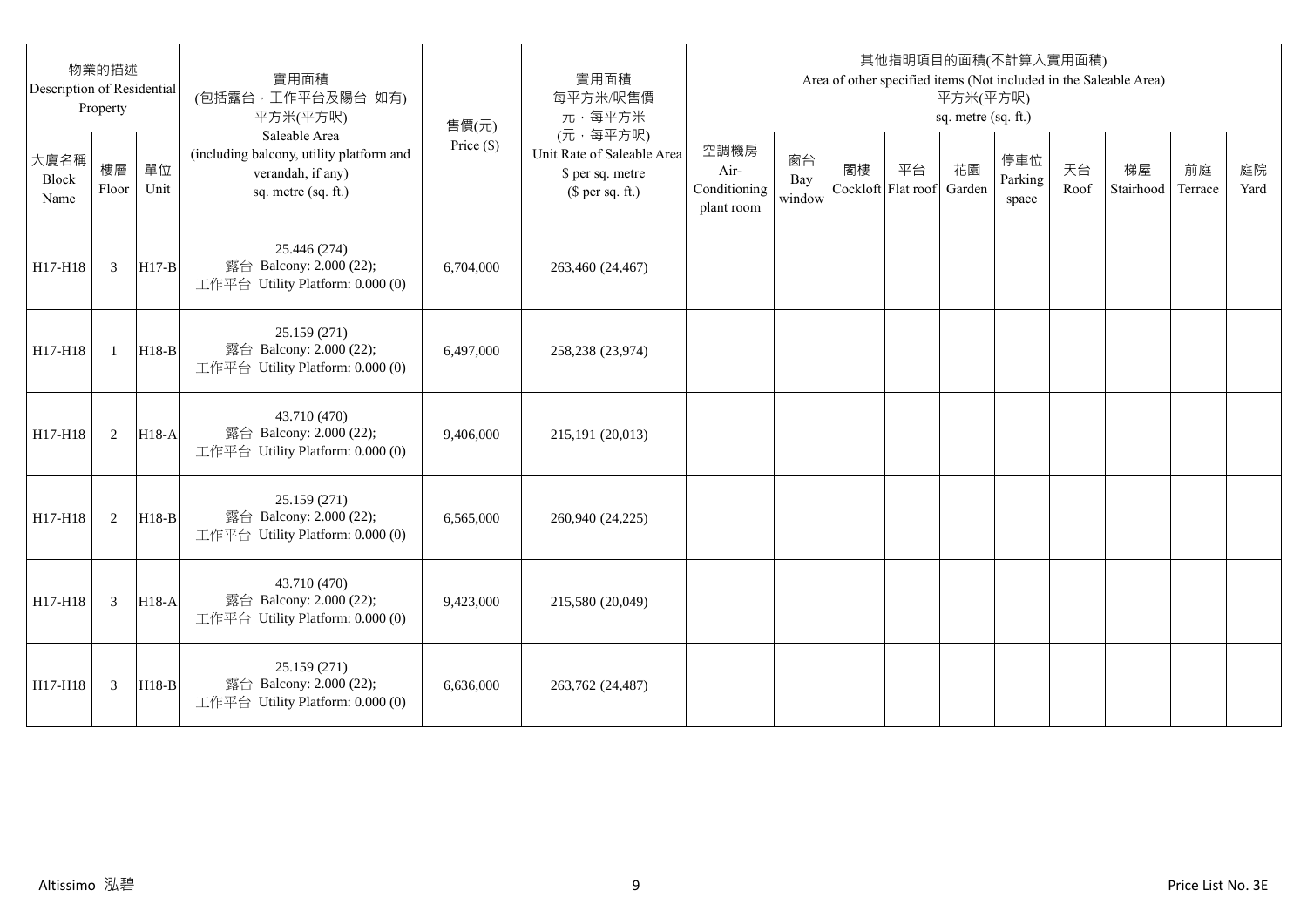| Description of Residential | 物業的描述<br>Property |            | 實用面積<br>(包括露台,工作平台及陽台 如有)<br>平方米(平方呎)                                                                 | 售價(元)      | 實用面積<br>每平方米/呎售價<br>元·每平方米                                                     |                                            |                     |                          |    | 平方米(平方呎)<br>sq. metre (sq. ft.) | 其他指明項目的面積(不計算入實用面積)     |            | Area of other specified items (Not included in the Saleable Area) |               |            |
|----------------------------|-------------------|------------|-------------------------------------------------------------------------------------------------------|------------|--------------------------------------------------------------------------------|--------------------------------------------|---------------------|--------------------------|----|---------------------------------|-------------------------|------------|-------------------------------------------------------------------|---------------|------------|
| 大廈名稱<br>Block<br>Name      | 樓層<br>Floor       | 單位<br>Unit | Saleable Area<br>(including balcony, utility platform and<br>verandah, if any)<br>sq. metre (sq. ft.) | Price (\$) | (元·每平方呎)<br>Unit Rate of Saleable Area<br>\$ per sq. metre<br>$$$ per sq. ft.) | 空調機房<br>Air-<br>Conditioning<br>plant room | 窗台<br>Bay<br>window | 閣樓<br>Cockloft Flat roof | 平台 | 花園<br>Garden                    | 停車位<br>Parking<br>space | 天台<br>Roof | 梯屋<br>Stairhood                                                   | 前庭<br>Terrace | 庭院<br>Yard |
| H19-H20                    | $\mathbf{1}$      | $H19-B$    | 25.202 (271)<br>露台 Balcony: 2.000 (22);<br>工作平台 Utility Platform: 0.000 (0)                           | 6,497,000  | 257,797 (23,974)                                                               |                                            |                     |                          |    |                                 |                         |            |                                                                   |               |            |
| H19-H20                    | 2                 | $H19-A$    | 45.052 (485)<br>露台 Balcony: 2.000 (22);<br>工作平台 Utility Platform: 0.000 (0)                           | 9,705,000  | 215,418 (20,010)                                                               |                                            |                     |                          |    |                                 |                         |            |                                                                   |               |            |
| H19-H20                    | 2                 | $H19-B$    | 25.202 (271)<br>露台 Balcony: 2.000 (22);<br>工作平台 Utility Platform: 0.000 (0)                           | 6,565,000  | 260,495 (24,225)                                                               |                                            |                     |                          |    |                                 |                         |            |                                                                   |               |            |
| H19-H20                    | 3                 | $H19-A$    | 45.052 (485)<br>露台 Balcony: 2.000 (22);<br>工作平台 Utility Platform: 0.000 (0)                           | 9,724,000  | 215,839 (20,049)                                                               |                                            |                     |                          |    |                                 |                         |            |                                                                   |               |            |
| H19-H20                    | 3                 | $H19-B$    | 25.202 (271)<br>露台 Balcony: 2.000 (22);<br>工作平台 Utility Platform: 0.000 (0)                           | 6,636,000  | 263,312 (24,487)                                                               |                                            |                     |                          |    |                                 |                         |            |                                                                   |               |            |
| H19-H20                    | 1                 | $H20-B$    | 25.458 (274)<br>露台 Balcony: 2.000 (22);<br>工作平台 Utility Platform: 0.000 (0)                           | 6,565,000  | 257,876 (23,960)                                                               |                                            |                     |                          |    |                                 |                         |            |                                                                   |               |            |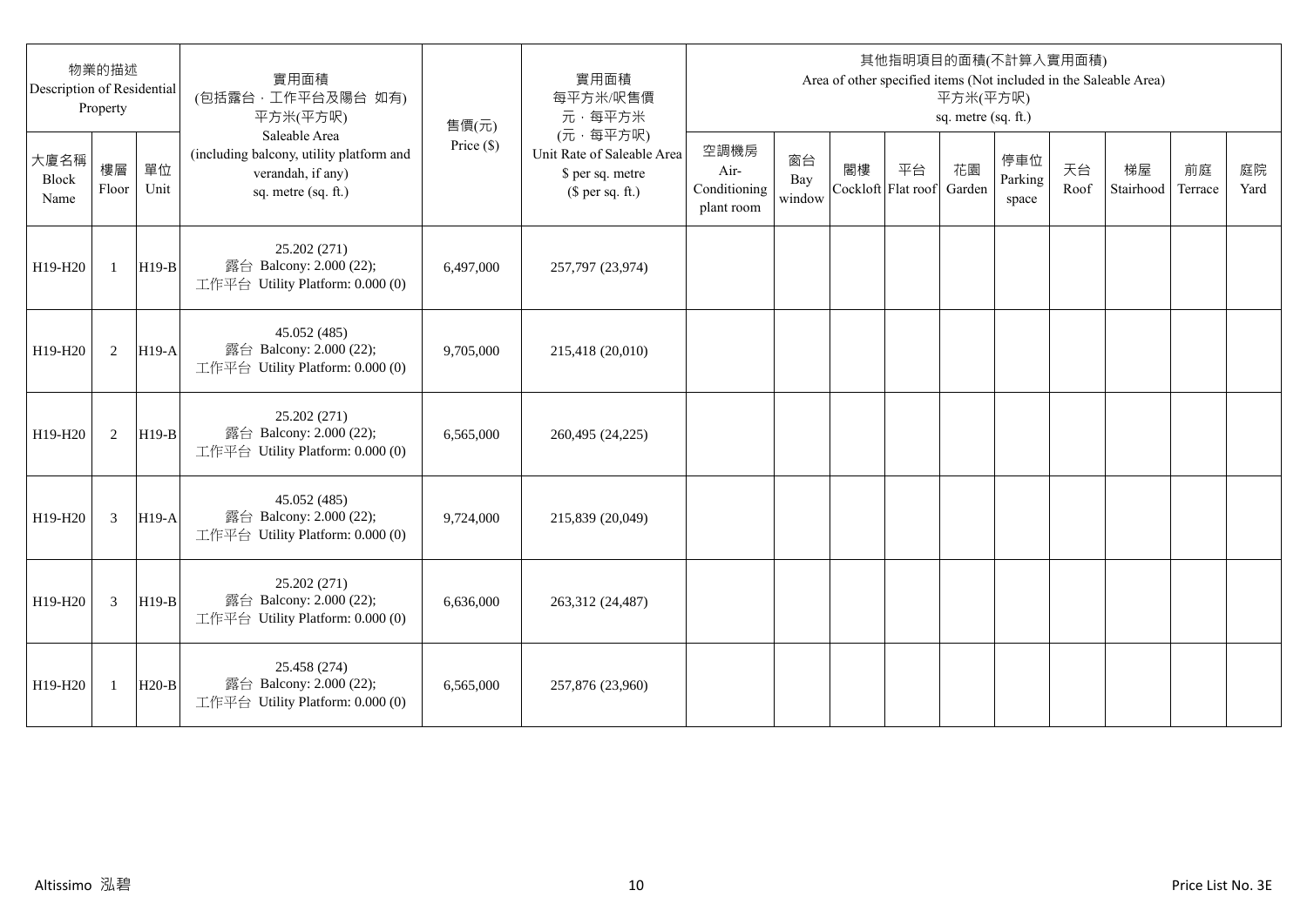| 物業的描述<br>Description of Residential<br>Property |                |            | 實用面積<br>(包括露台,工作平台及陽台 如有)<br>平方米(平方呎)                                                                 | 售價(元)        | 實用面積<br>每平方米/呎售價<br>元·每平方米                                                     | 其他指明項目的面積(不計算入實用面積)<br>Area of other specified items (Not included in the Saleable Area)<br>平方米(平方呎)<br>sq. metre (sq. ft.) |                     |                          |    |              |                         |            |                 |               |            |
|-------------------------------------------------|----------------|------------|-------------------------------------------------------------------------------------------------------|--------------|--------------------------------------------------------------------------------|-----------------------------------------------------------------------------------------------------------------------------|---------------------|--------------------------|----|--------------|-------------------------|------------|-----------------|---------------|------------|
| 大廈名稱<br>Block<br>Name                           | 樓層<br>Floor    | 單位<br>Unit | Saleable Area<br>(including balcony, utility platform and<br>verandah, if any)<br>sq. metre (sq. ft.) | Price $(\$)$ | (元·每平方呎)<br>Unit Rate of Saleable Area<br>\$ per sq. metre<br>$$$ per sq. ft.) | 空調機房<br>Air-<br>Conditioning<br>plant room                                                                                  | 窗台<br>Bay<br>window | 閣樓<br>Cockloft Flat roof | 平台 | 花園<br>Garden | 停車位<br>Parking<br>space | 天台<br>Roof | 梯屋<br>Stairhood | 前庭<br>Terrace | 庭院<br>Yard |
| H19-H20                                         | 2              | $H20-A$    | 44.290 (477)<br>露台 Balcony: 2.000 (22);<br>工作平台 Utility Platform: 0.000 (0)                           | 9,545,000    | 215,511 (20,010)                                                               |                                                                                                                             |                     |                          |    |              |                         |            |                 |               |            |
| H19-H20                                         | 2              | $H20-B$    | 25.458 (274)<br>露台 Balcony: 2.000 (22);<br>工作平台 Utility Platform: 0.000 (0)                           | 6,635,000    | 260,625 (24,215)                                                               |                                                                                                                             |                     |                          |    |              |                         |            |                 |               |            |
| H19-H20                                         | 3              | $H20-A$    | 44.290 (477)<br>露台 Balcony: 2.000 (22);<br>工作平台 Utility Platform: 0.000 (0)                           | 9,564,000    | 215,940 (20,050)                                                               |                                                                                                                             |                     |                          |    |              |                         |            |                 |               |            |
| H19-H20                                         | $\overline{3}$ | $H20-B$    | 25.458 (274)<br>露台 Balcony: 2.000 (22);<br>工作平台 Utility Platform: 0.000 (0)                           | 6,704,000    | 263,336 (24,467)                                                               |                                                                                                                             |                     |                          |    |              |                         |            |                 |               |            |
| H21                                             | $\mathbf{1}$   | $H21-B$    | 26.683 (287)<br>露台 Balcony: 2.000 (22);<br>工作平台 Utility Platform: 0.000 (0)                           | 6,761,000    | 253,382 (23,557)                                                               |                                                                                                                             |                     |                          |    |              |                         |            |                 |               |            |
| H21                                             | 2              | $H21-A$    | 53.753 (579)<br>露台 Balcony: 2.000 (22);<br>工作平台 Utility Platform: 0.000 (0)                           | 11,816,000   | 219,820 (20,408)                                                               |                                                                                                                             |                     |                          |    |              |                         |            |                 |               |            |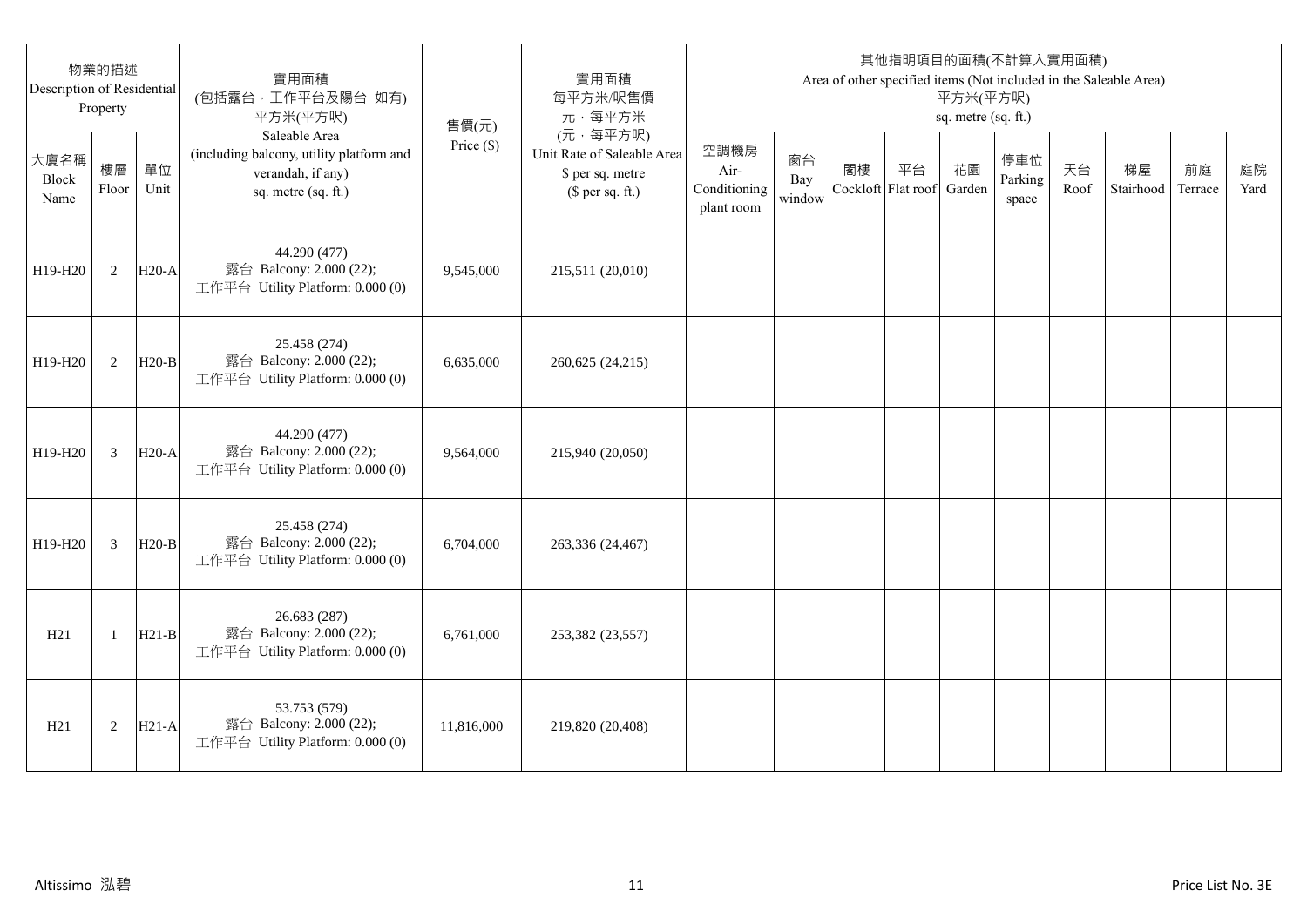| 物業的描述<br>Description of Residential<br>Property |             |            | 實用面積<br>(包括露台·工作平台及陽台 如有)<br>平方米(平方呎)                                                                 | 售價(元)        | 實用面積<br>每平方米/呎售價<br>元·每平方米                                                     | 其他指明項目的面積(不計算入實用面積)<br>Area of other specified items (Not included in the Saleable Area)<br>平方米(平方呎)<br>sq. metre (sq. ft.) |                     |    |                                 |    |                         |            |                 |               |            |
|-------------------------------------------------|-------------|------------|-------------------------------------------------------------------------------------------------------|--------------|--------------------------------------------------------------------------------|-----------------------------------------------------------------------------------------------------------------------------|---------------------|----|---------------------------------|----|-------------------------|------------|-----------------|---------------|------------|
| 大廈名稱<br>Block<br>Name                           | 樓層<br>Floor | 單位<br>Unit | Saleable Area<br>(including balcony, utility platform and<br>verandah, if any)<br>sq. metre (sq. ft.) | Price $(\$)$ | (元·每平方呎)<br>Unit Rate of Saleable Area<br>\$ per sq. metre<br>$$$ per sq. ft.) | 空調機房<br>Air-<br>Conditioning<br>plant room                                                                                  | 窗台<br>Bay<br>window | 閣樓 | 平台<br>Cockloft Flat roof Garden | 花園 | 停車位<br>Parking<br>space | 天台<br>Roof | 梯屋<br>Stairhood | 前庭<br>Terrace | 庭院<br>Yard |
| H21                                             | 2           | $H21-B$    | 26.683 (287)<br>露台 Balcony: 2.000 (22);<br>工作平台 Utility Platform: $0.000(0)$                          | 6,775,000    | 253,907 (23,606)                                                               |                                                                                                                             |                     |    |                                 |    |                         |            |                 |               |            |
| H21                                             | 3           | $H21-A$    | 53.753 (579)<br>露台 Balcony: 2.000 (22);<br>工作平台 Utility Platform: 0.000 (0)                           | 11,840,000   | 220,267 (20,449)                                                               |                                                                                                                             |                     |    |                                 |    |                         |            |                 |               |            |
| H21                                             | 3           | $H21-B$    | 26.683 (287)<br>露台 Balcony: 2.000 (22);<br>工作平台 Utility Platform: $0.000(0)$                          | 6,811,000    | 255,256 (23,732)                                                               |                                                                                                                             |                     |    |                                 |    |                         |            |                 |               |            |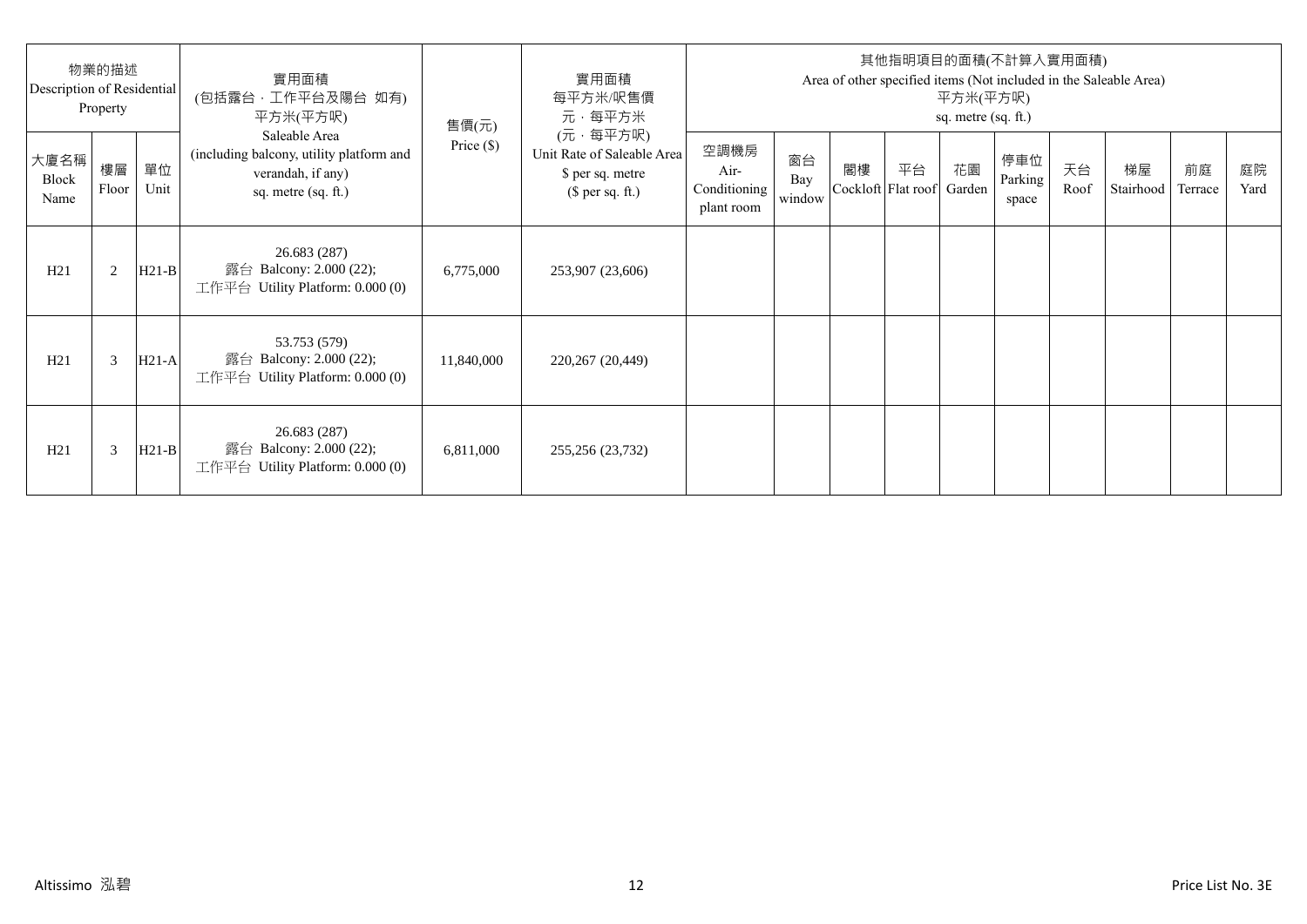#### **第三部份:其他資料 Part 3: Other Information**

#### (1) 準買家應參閱發展項目的售樓說明書,以了解該項目的資料。 Prospective purchasers are advised to refer to the sales brochure for the development for information on the development.

#### $(2)$  根據《一手住宅物業銷售條例》第 52(1)條及第 53(2)及(3)條,

According to sections 52(1) and 53(2) and (3) of the Residential Properties (First-hand Sales) Ordinance, –

#### 第 52(1) 條 / Section 52(1)

在某人就指明住宅物業與擁有人訂立臨時買賣合約時,該人須向擁有人支付售價的 5%的臨時訂金。

A preliminary deposit of 5% of the purchase price is payable by a person to the owner on entering into a preliminary agreement for sale and purchase in respect of the specified residential property with the owner.

#### 第 53(2) 條 / Section 53(2)

—————————————<br>如某人於某日期訂立臨時買賣合約,並於該日期後的 5 個工作日內,就有關住宅物業簽立買賣合約,則擁有人必須在該日期後的 8 個工作日內,簽立該買賣合約。 If a person executes an agreement for sale and purchase in respect of the residential property within 5 working days after the date on which the person enters into the preliminary agreement for sale and purchase, the owner must execute the agreement for sale and purchase within 8 working days after that date.

### 第 53(3) 條 / Section 53(3)

如某人於某日期訂立臨時買賣合約時,但沒有於該日期後的 5 個工作日內,就有關住宅物業簽立買賣合約,則 – (i)該臨時合約即告終止;(ii)有關的臨時訂金即予沒收;及 (iii)擁有人

#### 不得就該人沒有簽立買賣合約而針對該人提出進一步申索。

If a person does not execute an agreement for sale and purchase in respect of the residential property within 5 working days after the date on which the person enters into the preliminary agreement for sale and purchase-

(i) the preliminary agreement is terminated; (ii) the preliminary deposit is forfeited; and (iii) the owner does not have any further claim against the person for the failure.

#### (3) 實用面積及屬該住宅物業其他指明項目的面積是按《一手住宅物業銷售條例》第 8 條及附表二第 2 部的計算得出的。

The saleable area and area of other specified items of the residential property are calculated in accordance with section 8 and Part 2 of Schedule 2 to the Residential Properties(First-hand Sales) Ordinance.

#### $(4)(i)$  註:在第 $(4)$   $(a)$ 段中: 「售價」指本價單第二部份中所列之住宅物業的售價,而「成交金額」指將於臨時合約中訂明的住宅物業的實際售價。因應不同支付條款及/或折扣按售 價計算得出之價目,皆以進位到最接近的千位數作為成交金額。

- (b) 「工作日」按《一手住宅物業銷售條例》第 2(1)條所定義。
- (c) 「臨時合約」指臨時買賣合約。
- Note:  $In (d)$ 「正式合約」指正式買賣合約。
- paragraph  $(4)$ : (a) "price" means the price of the residential property set out in Part 2 of this price list, and "transaction price" means the actual price of the residential property to be set out in PASP. The price obtained after applying the relevant terms of payment and/or applicable discount(s) on the price will be rounded up to the nearest thousand to determine the transaction price.
	- (b) "working day" shall be as defined in section 2(1) of the Residential Properties (First-hand Sales) Ordinance.
	- $(c)$ "PASP" means the Preliminary Agreement for Sale and Purchase.
	- (d) "ASP" means the Agreement for Sale and Purchase.

於簽署臨時合約時,買方須繳付相等於成交金額的 5%作為臨時訂金,請帶備港幣\$100,000 銀行本票以支付部份臨時訂金,抬頭請寫「的近律師行」或"Deacons"。請另備支票以 繳付臨時訂金之餘額。

The purchasers shall pay the preliminary deposit equivalent to 5% of the transaction price upon signing of the PASP. Please bring along a cashiers' order of HK\$100,000 made payable to "Deacons" for payment of part of the preliminary deposit. Please also bring along a cheque for payment of the balance of the preliminary deposit.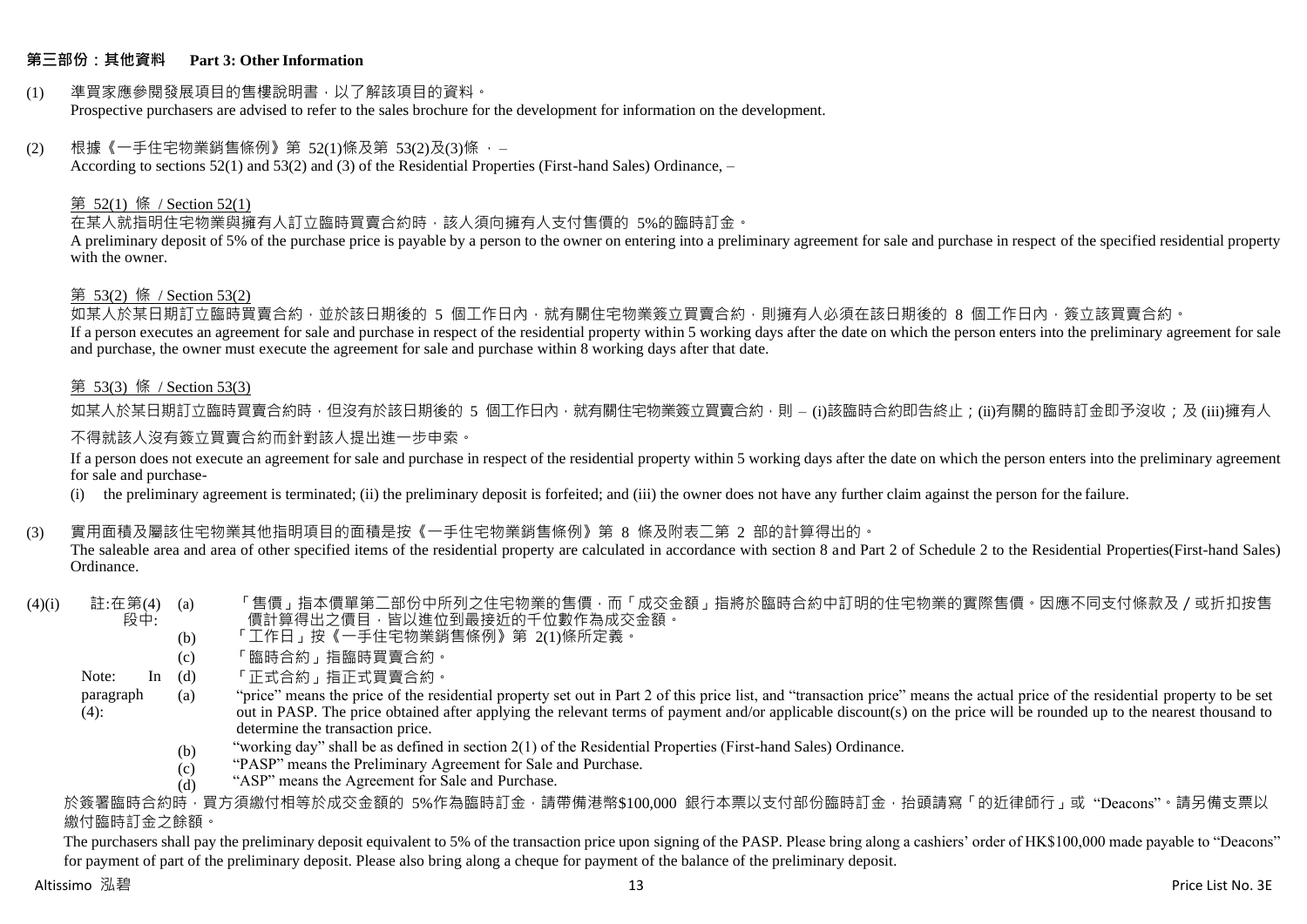#### **支付條款 Terms of Payment**

- (A) 120 天現金優惠付款計劃 120-day Cash Payment Plan (照售價減 10%) (10% discount from the price)
	- (1) 買方須於簽署臨時合約時繳付相等於成交金額 5%作為臨時訂金。買方須於簽署臨時合約後 5 個工作日內簽署正式合約。 The purchaser shall pay the preliminary deposit equivalent to 5% of the transaction price upon signing of the PASP. The ASP shall be signed by the purchaser within 5 working days after signing of the PASP.
	- (2) 買方簽署臨時合約後 30 天內再付成交金額 5%作為加付訂金。 A further 5% of the transaction price being further deposit shall be paid by the purchaser within 30 days after signing of the PASP.
	- (3) 成交金額90%即成交金額餘款於買方簽署臨時合約後120 天內或於賣方就其有能力將有關住宅物業有效地轉讓予買方一事向買方發出書面通知的日期後的14 日內由 買方付清,以較早者為準。

90% of the transaction price being balance of the transaction price shall be paid by the purchaser within 120 days after signing of the PASP or within 14 days after the date of written notification to the purchaser that the vendor is in a position validly to assign the relevant residential property to the purchaser, whichever is earlier.

- (A1) 288 天輕鬆付款計劃 288-day Easy Payment Plan (照售價減 7%) (7% discount from the price)
	- (1) 買方須於簽署臨時合約時繳付相等於成交金額 5%作為臨時訂金。買方須於簽署臨時合約後 5 個工作日內簽署正式合約。 The purchaser shall pay the preliminary deposit equivalent to 5% of the transaction price upon signing of the PASP. The ASP shall be signed by the purchaser within 5 working days after signing of the PASP.
	- (2) 買方簽署臨時合約後 60 天內再付成交金額 5%作為部份成交金額。 A further 5% of the transaction price being part payment of the transaction price shall be paid by the purchaser within 60 days after signing of the PASP.
	- (3) 買方簽署臨時合約後 90 天內再付成交金額 5%作為部份成交金額。

A further 5% of the transaction price being part payment of the transaction price shall be paid by the purchaser within 90 days after signing of the PASP.

(4) 成交金額 85%即成交金額餘款於於買方簽署臨時合約後 288 天內或於賣方就其有能力將有關住宅物業有效地轉讓予買方一事向買方發出通知的日期後的 14 日內由 買方付清,以較早者為準。

85% of the transaction price being balance of the transaction price shall be paid by the purchaser within 288 days after signing of the PASP or within 14 days after the date of notification to the purchaser that the vendor is in a position validly to assign the relevant residential property to the purchaser, whichever is earlier.

(A2) (並無此編號之支付條款)

( No Terms of Payment of such numbering)

#### (A3) 180 天卓越按揭付款計劃 180-day Premium Mortgage Payment Plan (照售價減 6%) (6% discount from the price)

(1) 買方須於簽署臨時合約時繳付相等於成交金額 5%作為臨時訂金。買方須於簽署臨時合約後 5 個工作日內簽署正式合約。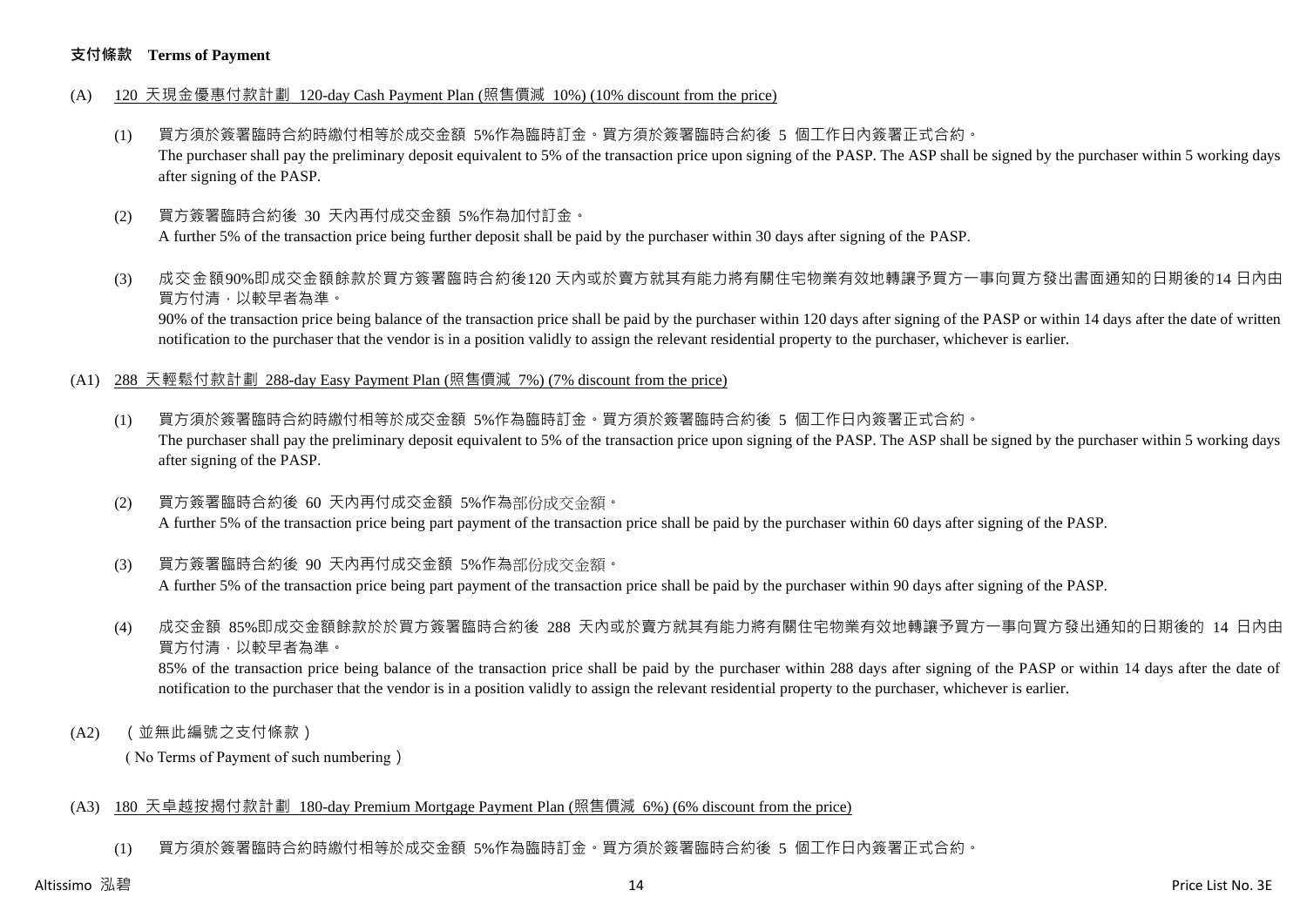The purchaser shall pay the preliminary deposit equivalent to 5% of the transaction price upon signing of the PASP. The ASP shall be signed by the purchaser within 5 working days after signing of the PASP.

(2) 買方簽署臨時合約後 30 天內再付成交金額 5%作為加付訂金。

A further 5% of the transaction price being further deposit shall be paid by the purchaser within 30 days after signing of the PASP.

(3) 成交金額90%即成交金額餘款於買方簽署臨時合約後180 天內或於賣方就其有能力將有關住宅物業有效地轉讓予買方一事向買方發出書面通知的日期後的14 日內由 買方付清,以較早者為準。

90% of the transaction price being balance of the transaction price shall be paid by the purchaser within 180 days after signing of the PASP or within 14 days after the date of written notification to the purchaser that the vendor is in a position validly to assign the relevant residential property to the purchaser, whichever is earlier.

# **本付款計劃提供「成交金額 75%第一按揭」安排,該安排詳情見第 (4)(iii)(b)段。**

**The arrangements of "First Mortgage for 75% of the transaction price" will be provided under this payment plan. Please see paragraph (4)(iii)(b) for the details of that arrangement.**

### (A4) 180 天現金優惠付款計劃 180-day Cash Payment Payment Plan (照售價減 9%) (9% discount from the price)

- (1) 買方須於簽署臨時合約時繳付相等於成交金額 5%作為臨時訂金。買方須於簽署臨時合約後 5 個工作日內簽署正式合約。 The purchaser shall pay the preliminary deposit equivalent to 5% of the transaction price upon signing of the PASP. The ASP shall be signed by the purchaser within 5 working days after signing of the PASP.
- (2) 買方簽署臨時合約後 30 天內再付成交金額 5%作為加付訂金。 A further 5% of the transaction price being further deposit shall be paid by the purchaser within 30 days after signing of the PASP.
- (3) 成交金額90%即成交金額餘款於買方簽署臨時合約後180 天內或於賣方就其有能力將有關住宅物業有效地轉讓予買方一事向買方發出書面通知的日期後的14 日內由 買方付清,以較早者為準。

90% of the transaction price being balance of the transaction price shall be paid by the purchaser within 180 days after signing of the PASP or within 14 days after the date of written notification to the purchaser that the vendor is in a position validly to assign the relevant residential property to the purchaser, whichever is earlier.

(B) (並無此編號之支付條款)

( No Terms of Payment of such numbering)

(C) (並無此編號之支付條款)

( No Terms of Payment of such numbering)

(C1) (並無此編號之支付條款)

( No Terms of Payment of such numbering)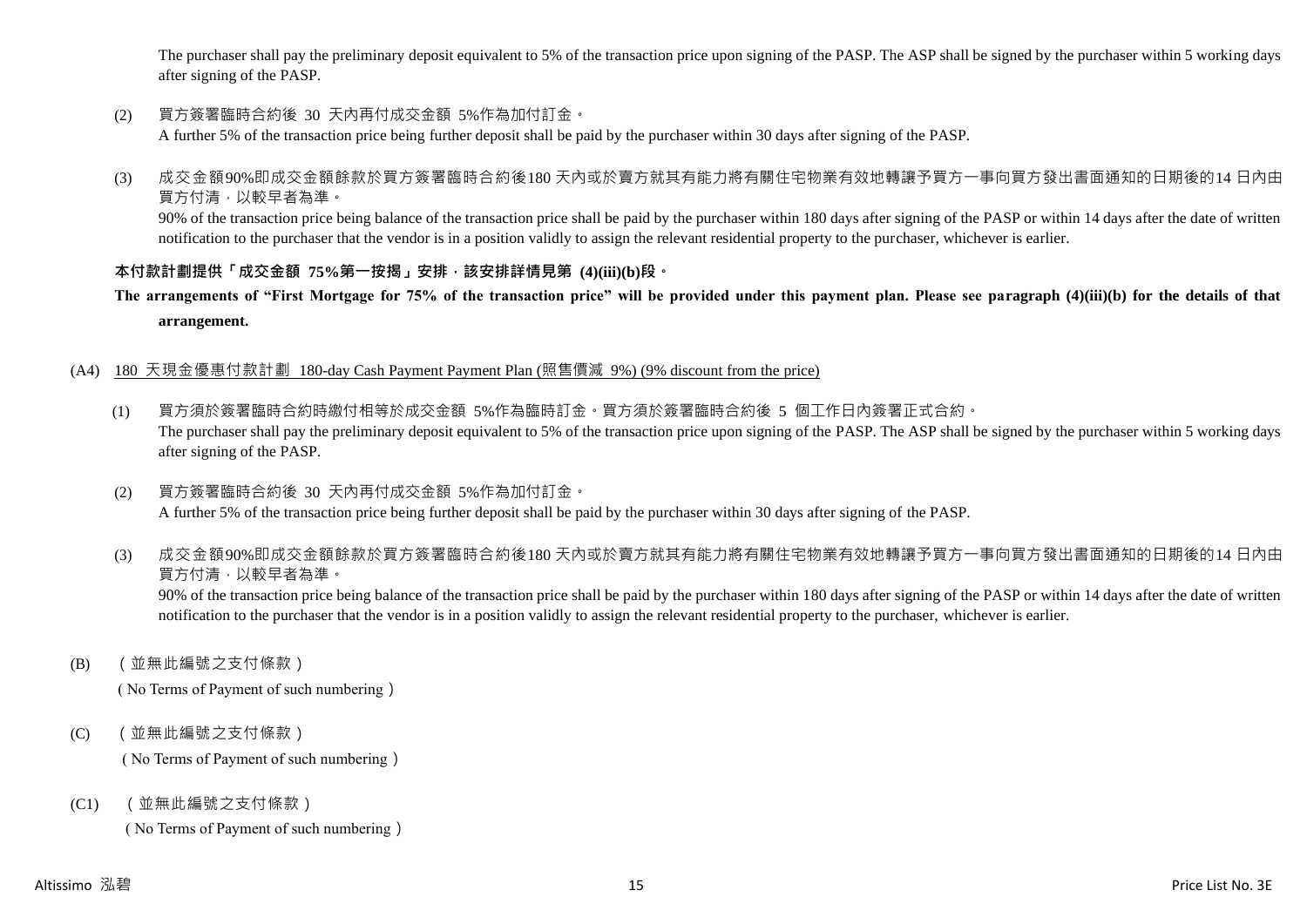#### (C2) 至輕鬆建築期付款計劃 Super Relax Stage Payment Plan (照售價減 5%) (5% discount from the price)

- (1) 買方須於簽署臨時合約時繳付相等於成交金額 5%作為臨時訂金。買方須於簽署臨時合約後 5 個工作日內簽署正式合約。 The purchaser shall pay the preliminary deposit equivalent to 5% of the transaction price upon signing of the PASP. The ASP shall be signed by the purchaser within 5 working days after signing of the PASP.
- (2) 買方簽署臨時合約後 60 天內再付成交金額 5%作為加付訂金。 A further 5% of the transaction price being further deposit shall be paid by the purchaser within 60 days after signing of the PASP.
- (3) 買方簽署臨時合約後 90 天內再付成交金額 1%作為部份成交金額。 A further 1% of the transaction price being part payment of the transaction price shall be paid by the purchaser within 90 days after signing of the PASP.
- (4) 買方簽署臨時合約後 120 天內再付成交金額 1%作為部份成交金額。 A further 1% of the transaction price being part payment of the transaction price shall be paid by the purchaser within 120 days after signing of the PASP.
- (5) 買方簽署臨時合約後 150 天內再付成交金額 1%作為部份成交金額。

A further 1% of the transaction price being part payment of the transaction price shall be paid by the purchaser within 150 days after signing of the PASP.

- (6) 買方簽署臨時合約後 180 天內再付成交金額 2%作為部份成交金額。 A further 2% of the transaction price being part payment of the transaction price shall be paid by the purchaser within 180 days after signing of the PASP.
- (7) 成交金額 85%即成交金額餘款於賣方就其有能力將有關住宅物業有效地轉讓予買方一事向買方發出書面通知的日期後的 14 日內由買方付清。 85% of the transaction price being balance of the transaction price shall be paid by the purchaser within 14 days after the date of written notification to the purchaser that the vendor is in a position validly to assign the relevant residential property to the purchaser.

# **本付款計劃提供「成交金額 75%第一按揭」安排,該安排詳情見第 (4)(iii)(b)段。**

#### **The arrangements of "First Mortgage for 75% of the transaction price" will be provided under this payment plan. Please see paragraph (4)(iii)(b) for the details of that arrangement.**

(C3) (並無此編號之支付條款)

( No Terms of Payment of such numbering)

- (C4) 建築期 1+2 按付款計劃 1 plus 2 mortgage with Stage Payment Plan (照售價減 4.5%) (4.5% discount from the price)
	- (1) 買方須於簽署臨時合約時繳付相等於成交金額 5%作為臨時訂金。買方須於簽署臨時合約後 5 個工作日內簽署正式合約。 The purchaser shall pay the preliminary deposit equivalent to 5% of the transaction price upon signing of the PASP. The ASP shall be signed by the purchaser within 5 working days after signing of the PASP.
	- (2) 買方簽署臨時合約後 60 天內再付成交金額 5%作為加付訂金。 A further 5% of the transaction price being further deposit shall be paid by the purchaser within 60 days after signing of the PASP.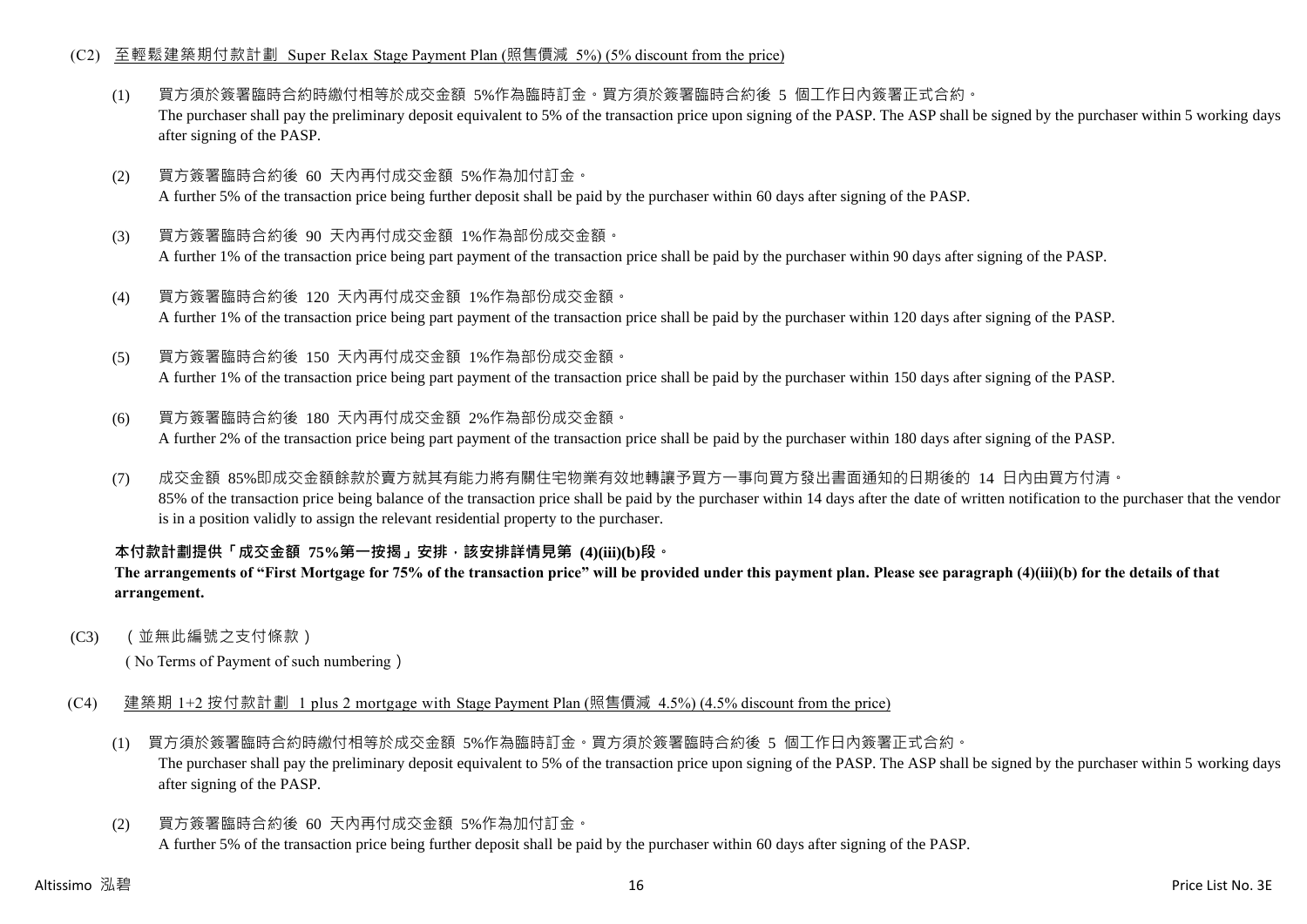- (3) 買方簽署臨時合約後 90 天內再付成交金額 1%作為部份成交金額。 A further 1% of the transaction price being part payment of the transaction price shall be paid by the purchaser within 90 days after signing of the PASP.
- (4) 買方簽署臨時合約後 120 天內再付成交金額 1%作為部份成交金額。 A further 1% of the transaction price being part payment of the transaction price shall be paid by the purchaser within 120 days after signing of the PASP.
- (5) 買方簽署臨時合約後 150 天內再付成交金額 1%作為部份成交金額。 A further 1% of the transaction price being part payment of the transaction price shall be paid by the purchaser within 150 days after signing of the PASP.
- (6) 買方簽署臨時合約後 180 天內再付成交金額 2%作為部份成交金額。

A further 2% of the transaction price being part payment of the transaction price shall be paid by the purchaser within 180 days after signing of the PASP.

(7) 成交金額 85%即成交金額餘款於賣方就其有能力將有關住宅物業有效地轉讓予買方一事向買方發出書面通知的日期後的 14 日內由買方付清。 85% of the transaction price being balance of the transaction price shall be paid by the purchaser within 14 days after the date of written notification to the purchaser that the vendor is in a position validly to assign the relevant residential property to the purchaser.

### **本付款計劃提供「成交金額 75%第一按揭」安排,該安排詳情見第 (4)(iii)(b)段。**

**The arrangements of "First Mortgage for 75% of the transaction price" will be provided under this payment plan. Please see paragraph (4)(iii)(b) for the details of that arrangement.**

#### **本付款計劃提供「成交金額 10%第二按揭」安排,該安排詳情見第 (4)(iii)(c)段。**

**The arrangements of "Second Mortgage for 10% of the transaction price" will be provided under this payment plan. Please see paragraph (4)(iii)(c) for the details of that arrangement.**

#### (C5) 5%首置建築期付款計劃 5% Easy-pay Stage Payment Plan (照售價減 5%) (5% discount from the price)

- (1) 買方須於簽署臨時合約時繳付相等於成交金額 5%作為臨時訂金。買方須於簽署臨時合約後 5 個工作日內簽署正式合約。 The purchaser shall pay the preliminary deposit equivalent to 5% of the transaction price upon signing of the PASP. The ASP shall be signed by the purchaser within 5 working days after signing of the PASP.
- (2) 買方簽署臨時合約後 30 天內再付成交金額 1%作為加付訂金。 A further 1% of the transaction price being further deposit shall be paid by the purchaser within 30 days after signing of the PASP.
- (3) 買方簽署臨時合約後 90 天內再付成交金額 1%作為部份成交金額。 A further 1% of the transaction price being part payment of the transaction price shall be paid by the purchaser within 90 days after signing of the PASP.
- (4) 買方簽署臨時合約後 180 天內再付成交金額 1%作為部份成交金額。 A further 1% of the transaction price being part payment of the transaction price shall be paid by the purchaser within 180 days after signing of the PASP.
- (5) 買方簽署臨時合約後 240 天內再付成交金額 1%作為部份成交金額。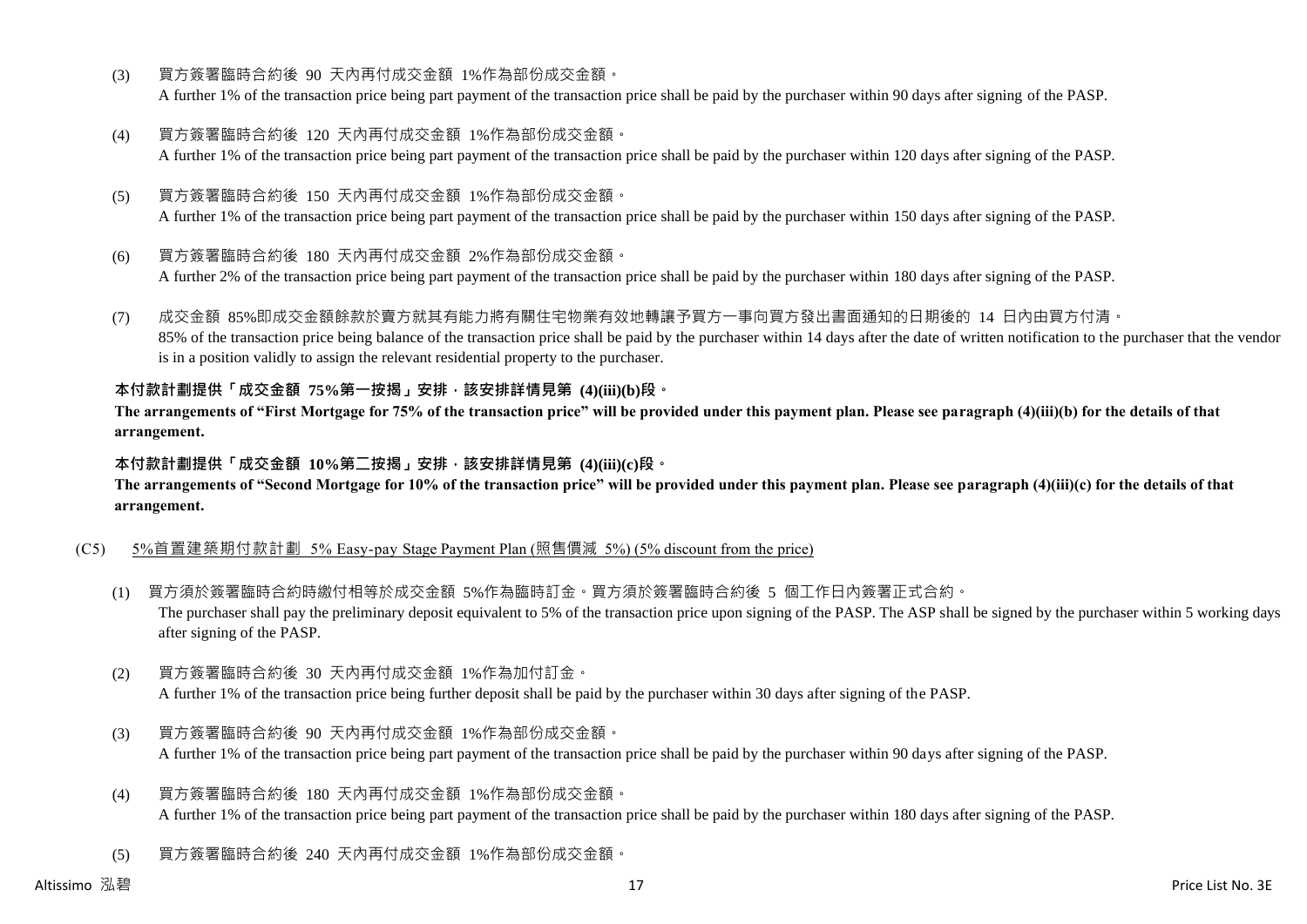A further 1% of the transaction price being part payment of the transaction price shall be paid by the purchaser within 240 days after signing of the PASP.

- (6) 買方簽署臨時合約後 270 天內再付成交金額 1%作為部份成交金額。 A further 1% of the transaction price being part payment of the transaction price shall be paid by the purchaser within 270 days after signing of the PASP.
- (7) 成交金額 90%即成交金額餘款於賣方就其有能力將有關住宅物業有效地轉讓予買方一事向買方發出書面通知的日期後的 14 日內由買方付清。 90% of the transaction price being balance of the transaction price shall be paid by the purchaser within 14 days after the date of written notification to the purchaser that the vendor is in a position validly to assign the relevant residential property to the purchaser.

#### (C6) 5%首置建築期二按付款計劃 5% Easy-pay Mortgage Stage Payment Plan (照售價減 4%) (4% discount from the price)

- (1) 買方須於簽署臨時合約時繳付相等於成交金額 5%作為臨時訂金。買方須於簽署臨時合約後 5 個工作日內簽署正式合約。 The purchaser shall pay the preliminary deposit equivalent to 5% of the transaction price upon signing of the PASP. The ASP shall be signed by the purchaser within 5 working days after signing of the PASP.
- (2) 買方簽署臨時合約後 30 天內再付成交金額 1%作為加付訂金。 A further 1% of the transaction price being further deposit shall be paid by the purchaser within 30 days after signing of the PASP.
- (3) 買方簽署臨時合約後 90 天內再付成交金額 1%作為部份成交金額。 A further 1% of the transaction price being part payment of the transaction price shall be paid by the purchaser within 90 days after signing of the PASP.
- (4) 買方簽署臨時合約後 180 天內再付成交金額 1%作為部份成交金額。 A further 1% of the transaction price being part payment of the transaction price shall be paid by the purchaser within 180 days after signing of the PASP.
- (5) 買方簽署臨時合約後 240 天內再付成交金額 1%作為部份成交金額。 A further 1% of the transaction price being part payment of the transaction price shall be paid by the purchaser within 240 days after signing of the PASP.
- (6) 買方簽署臨時合約後 270 天內再付成交金額 1%作為部份成交金額。 A further 1% of the transaction price being part payment of the transaction price shall be paid by the purchaser within 270 days after signing of the PASP.
- (7) 成交金額 90%即成交金額餘款於賣方就其有能力將有關住宅物業有效地轉讓予買方一事向買方發出書面通知的日期後的 14 日內由買方付清。 90% of the transaction price being balance of the transaction price shall be paid by the purchaser within 14 days after the date of written notification to the purchaser that the vendor is in a position validly to assign the relevant residential property to the purchaser.

#### **本付款計劃提供「成交金額 30%第二按揭」安排,該安排詳情見第 (4)(iii)(d)段。**

**The arrangements of "Second Mortgage for 30% of the transaction price" will be provided under this payment plan. Please see paragraph (4)(iii)(d) for the details of that arrangement.**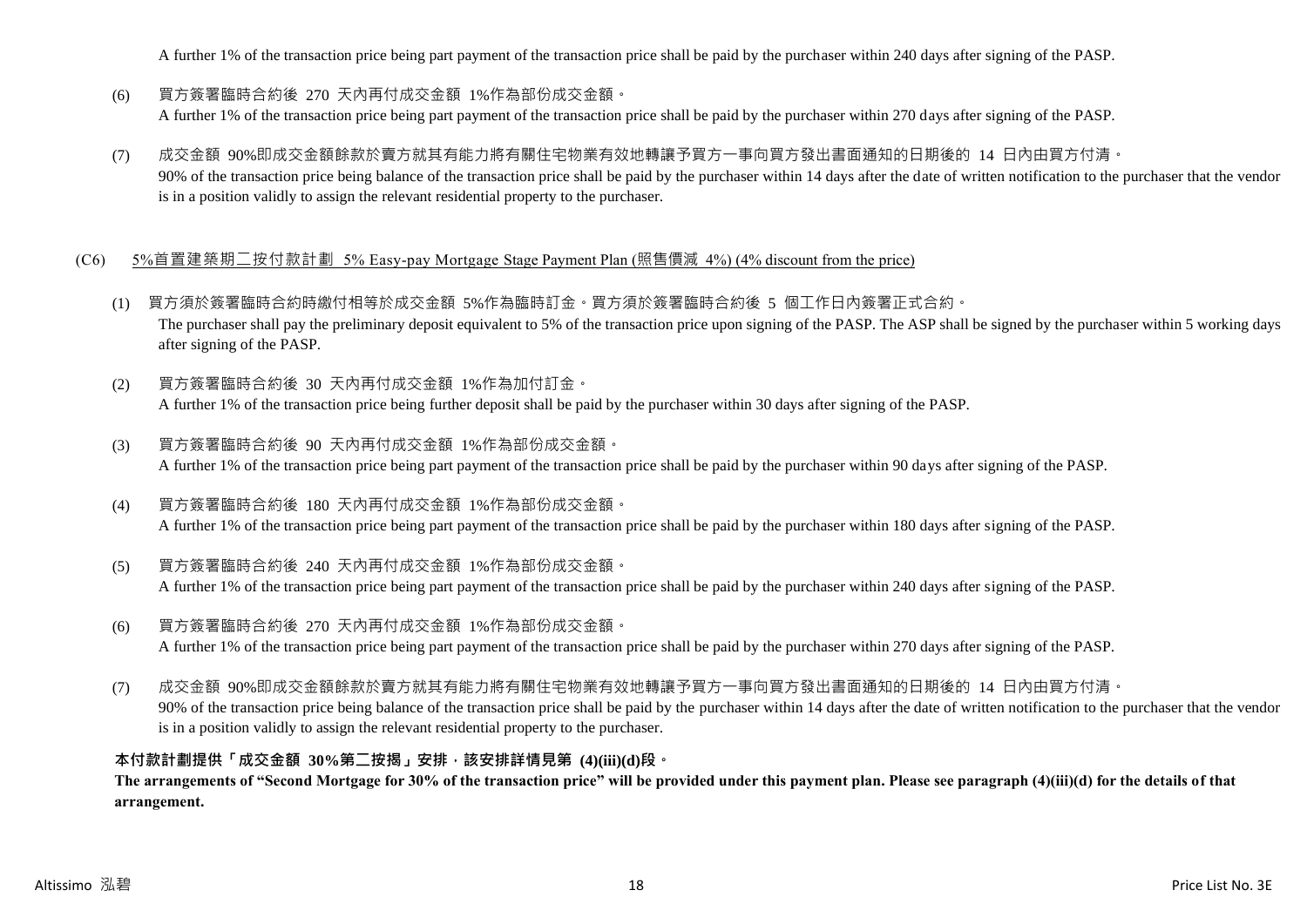#### (C7) 2 年無憂回報補貼建築期付款計劃 2 -Year Hassle-free Cash-Return Subsidy Stage Payment Plan (照售價減 1.5%) (1.5% discount from the price)

(1) 買方須於簽署臨時合約時繳付相等於成交金額 5%作為臨時訂金。買方須於簽署臨時合約後 5 個工作日內簽署正式合約。

The purchaser shall pay the preliminary deposit equivalent to 5% of the transaction price upon signing of the PASP. The ASP shall be signed by the purchaser within 5 working days after signing of the PASP.

- (2) 買方簽署臨時合約後 60 天內再付成交金額 5%作為加付訂金。 A further 5% of the transaction price being further deposit shall be paid by the purchaser within 60 days after signing of the PASP.
- (3) 買方簽署臨時合約後 90 天內再付成交金額 5%作為部份成交金額。 A further 5% of the transaction price being part payment of the transaction price shall be paid by the purchaser within 90 days after signing of the PASP.
- (4) 成交金額 85%即成交金額餘款於賣方就其有能力將有關住宅物業有效地轉讓予買方一事向買方發出書面通知的日期後的 14 日內由買方付清。 85% of the transaction price being balance of the transaction price shall be paid by the purchaser within 14 days after the date of written notification to the purchaser that the vendor is in a position validly to assign the relevant residential property to the purchaser.
- (C8) 3 年無憂回報補貼建築期付款計劃 3 -Year Hassle-free Cash-Return Subsidy Stage Payment Plan (照售價減 2%) (2% discount from the price)
	- (1) 買方須於簽署臨時合約時繳付相等於成交金額 5%作為臨時訂金。買方須於簽署臨時合約後 5 個工作日內簽署正式合約。 The purchaser shall pay the preliminary deposit equivalent to 5% of the transaction price upon signing of the PASP. The ASP shall be signed by the purchaser within 5 working days after signing of the PASP.
	- (2) 買方簽署臨時合約後 60 天內再付成交金額 5%作為加付訂金。 A further 5% of the transaction price being further deposit shall be paid by the purchaser within 60 days after signing of the PASP.
	- (3) 買方簽署臨時合約後 90 天內再付成交金額 5%作為部份成交金額。 A further 5% of the transaction price being part payment of the transaction price shall be paid by the purchaser within 90 days after signing of the PASP.
	- (4) 成交金額 85%即成交金額餘款於賣方就其有能力將有關住宅物業有效地轉讓予買方一事向買方發出書面通知的日期後的 14 日內由買方付清。 85% of the transaction price being balance of the transaction price shall be paid by the purchaser within 14 days after the date of written notification to the purchaser that the vendor is in a position validly to assign the relevant residential property to the purchaser.

# (ii) **售價獲得折扣的基礎**

**The basis on which any discount on the price is available**

- (a) 見 4(i) See 4(i)
- (b) 「置業售價折扣」:額外售價 2%折扣優惠

(只適用於 120 天現金優惠付款計劃、288 天輕鬆付款計劃、180 天卓越按揭付款計劃及 180 天現金優惠付款計劃) "Home Purchase Price Discount": An extra 2% discount from the price. (Only applicable to 120-day Cash Payment Plan, 288-day Easy Payment Plan, 180-day Premium Mortgage Payment Plan and 180-day Cash Payment Plan)

(c) 「限時置業售價折扣」:於 2020 年 3 月 31 日或之前簽署臨時合約購買本價單中之指明住宅物業之買方可獲額外售價 4%折扣優惠。 (只適用於 5%首置建築期付款計劃、5%首置建築期二按付款計劃、2 年無憂回報補貼建築期付款計劃及 3 年無憂回報補貼建築期付款計劃)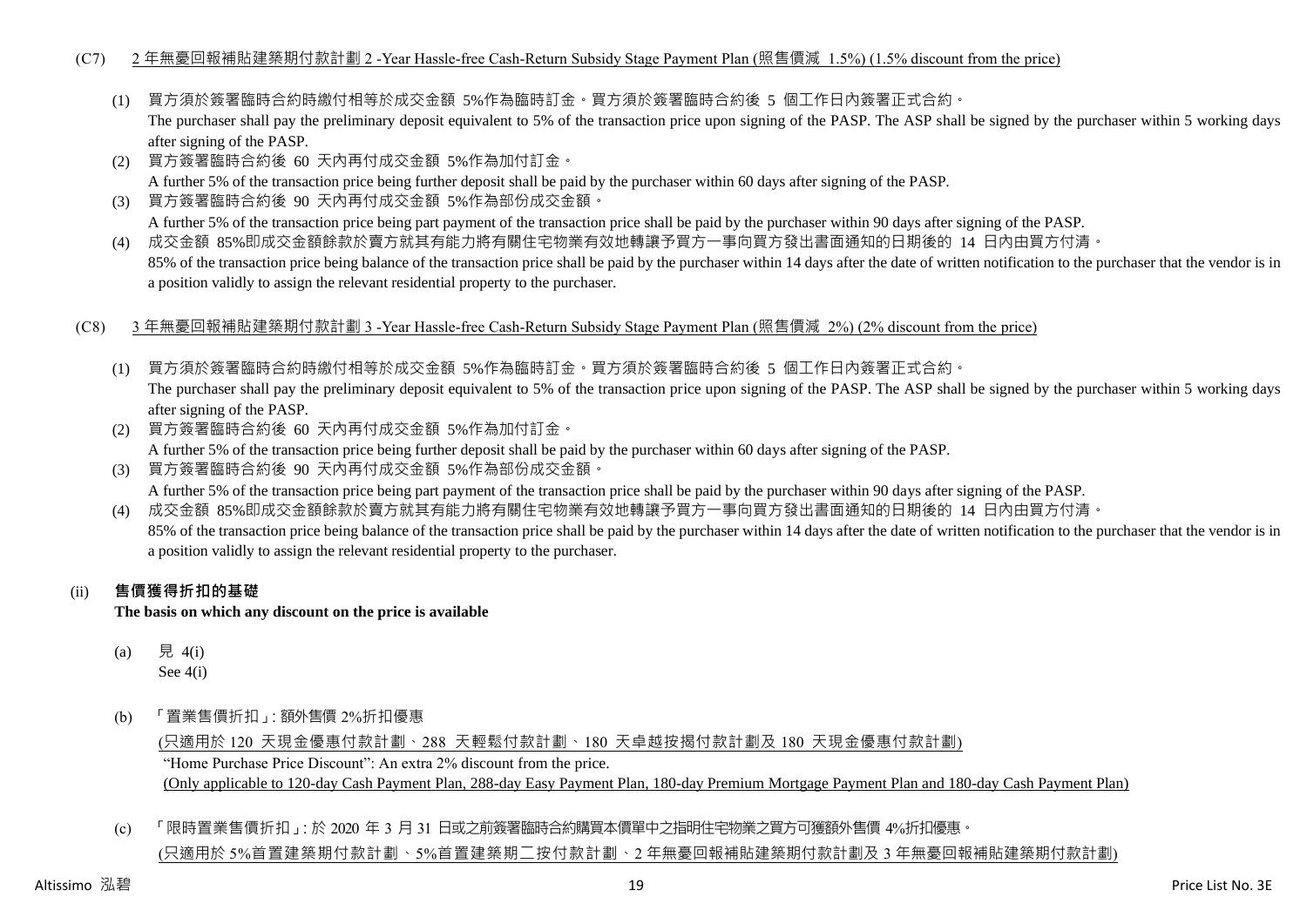"First Home Purchase Price Discount": An extra 4% discount from the price would be offered to the purchasers who sign the PASP to purchase a specified residential property listed in this price list on or before 31st March 2020.

(Only applicable to 5% Easy-pay Stage Payment Plan, 5% Easy-pay Mortgage Stage Payment Plan, 2 -Year Hassle-free Cash-Return Subsidy Stage Payment Plan and 3 -Year Hassle-free Cash-Return Subsidy Stage Payment Plan)

#### (d) 員工置業折扣 Staff Purchasing Discount

如買方(或構成買方之任何人士)屬任何「員工合資格人士」,並且沒有委任地產代理就購入住宅物業代其行事,可獲額外 5% 售價折扣優惠,折扣優惠受相關公司內 部條款約束。

If the purchaser (or any person comprising the purchaser) is a "Qualified Staff", provided that the purchaser did not appoint any estate agent to act for him/her in the purchase of the residential property, an extra 5% discount on the Price would be offered, subject to the internal regulation of Respective Related Parties.

「員工合資格人士」指碧桂園控股有限公司及其附屬公司、宏安集團有限公司及其附屬公司、宏安地產有限公司、位元堂藥業控股有限公司、易易壹金融集團有限公 司、中國農產品交易有限公司或中國建築國際集團及其附屬公司之任何董事、員工及其直系親屬(任何個人的配偶、父母、子女、兄弟及姐妹為該個人之「直系親屬」, 惟須提供令賣方滿意的有關證明文件 以茲證明有關關係,且賣方對是否存在近親關係保留最終決定權)。

"Qualified Staff" means any director or employee (and his/her close family member (a spouse, parent, child, brother and sister of a person is a "close family member" of that person provided that the relevant supporting documents to the satisfaction of the Vendor must be provided to prove the relationship concerned and that the Vendor reserves the final right to decide whether or not such relationship exists)) of any of Country Garden Holdings Company Limited and its subsidiaries, Wang On Group Limited and its subsidiaries, Wang On Properties Limited, Wai Yuen Tong Medicine Holdings Limited, Easy One Financial Group Limited, China Agri-Products Exchange Limited and China State Construction International Holdings Ltd. and its subsidiaries.

買方須在遞交購樓意向登記表格時或前提供令賣方滿意的證據証明其為「員工合資格人士」及(如適用)直系親屬關係,賣方就相關買方是否「員工合資格人士」及 (如適用)存在直系親屬關係有最終決定權,而賣方之決定為最終及對買方具有約束力。

The purchaser shall on or before submission of the Registration of Intent form on the spot provide evidence for proof of being a (if applicable) "Qualified Staff" to the satisfaction of the Vendor and in this respect the Vendor shall have absolute discretion and the Vendor's decision shall be final and binding on the purchaser.

(e) 「喜迎新春 感恩謝禮」優惠 "Chinese New Year" Benefit

首 10 名於 2020 年 1 月 16 日或之後購買本發展項目指明住宅物業的買家(不論是本價單或是其他已或將發出之價單包括之指明住宅物業),可享有下列售價折扣優惠作 為「喜迎新春 感恩謝禮」優惠:

The first ten purchasers who purchase the specified residential property in the development on or after 16th January 2020 (whether the specified residential property included in this price list or any other price list issued or to be issued) will enjoy the "Chinese New Year" Benefit as listed below as discount on the Price:

(1) 每個第1座之單位C住宅物業,每個第H17-H18座之單位H17-A及H18-A住宅物業,每個第H19-H20座之單位H19-A及H20-A住宅物業,每個第H21座之單位H21-A住 宅物業:港幣\$68,000; 或

For each residential Unit C of Tower 1 purchased, for each residential Unit H17-A and H18-A of Block H17-H18 purchased, for each residential Unit H19-A and H20-A of Block H19-H20 purchased, for each residential Unit H21-A of Block H21 purchased: HK\$68,000; or

(2) 每個第 1 座之單位 F 及 H 住宅物業,每個第 2 座之單位 A 住宅物業,每個第 3 座之單位 A 及 C 住宅物業,每個第 5 座之單位 A 住宅物業:港幣\$108,000。 For each residential Unit F and H of Tower 1 purchased, for each residential Unit A of Tower 2 purchased, for each residential Unit A and C of Tower 3 purchased, for each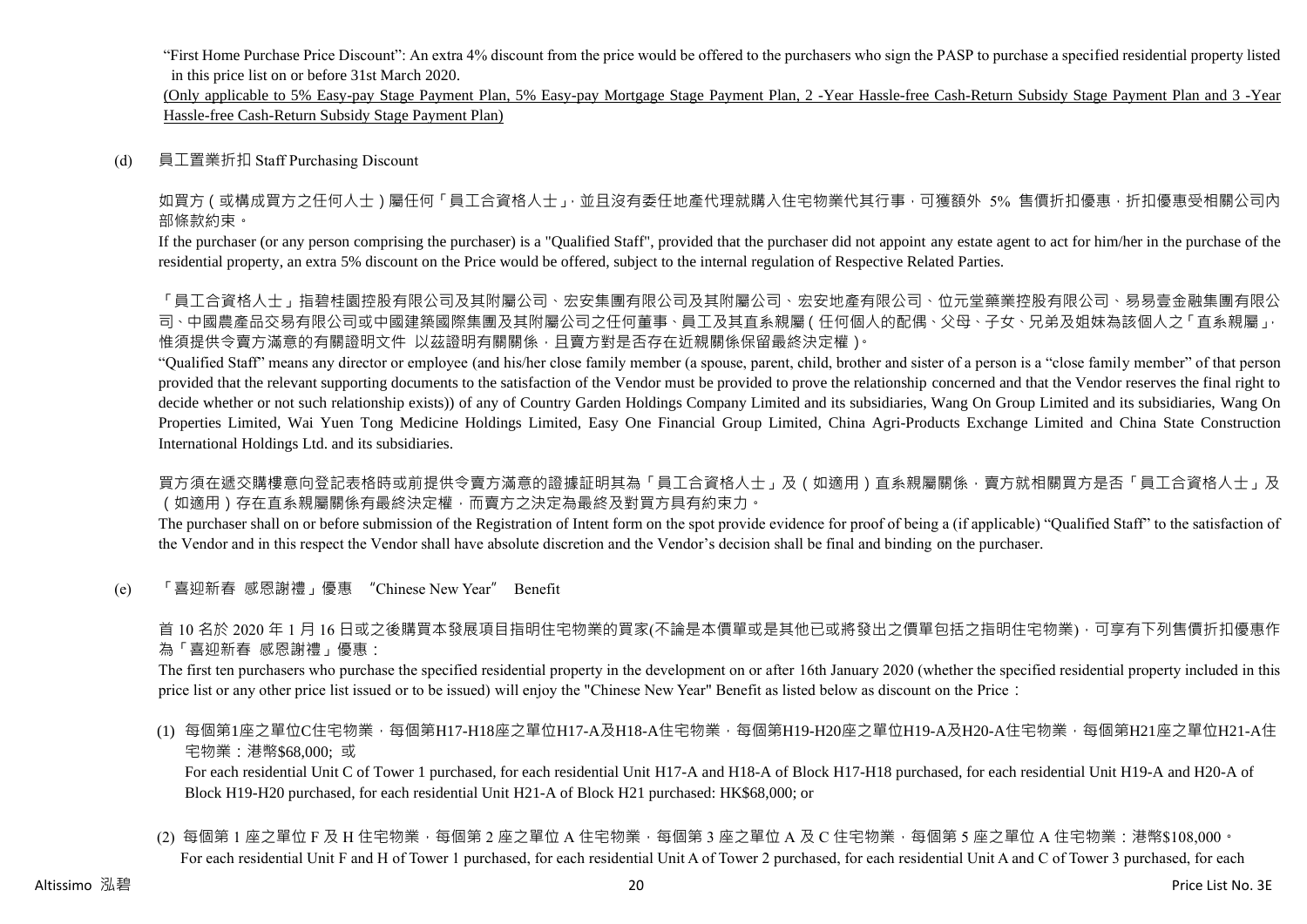residential Unit A of Tower 5 purchased: HK\$108,000.

#### (iii) **可就購買發展項目中的指明住宅物業而連帶獲得的任何贈品、財務優惠或利益**

**Any gift, or any financial advantage or benefit, to be made available in connection with the purchase of a specified residential property in the Development**

- (a) 見 4(i) 及 4(ii) See  $4(i)$  and  $4(ii)$
- (b) 「成交金額 75%第一按揭」 "First Mortgage for 75% of the transaction price"

#### **只適用於第(4)(i)(A3)、第(4)(i)(C2)段及第(4)(i)(C4)段之付款計劃。** Only applicable to the payment plan under paragraphs  $(4)(i)(A3)$ ,  $(4)(i)(C2)$  and  $(4)(i)(C4)$ .

買方可向賣方介紹之財務機構或賣方指定的其它公司(「介紹之第一承按人」)申請最高達成交金額之 75%之第一按揭(「第一按揭貸款」)。第一按揭貸款及其申請受以下 條款及條件規限:

The purchaser may apply to the financial institution referred by the Vendor or any other company designated by the Vendor (the "Referred First Mortgagee") for first mortgage with a maximum loan amount equivalent to 75% of the transaction price (the "First Mortgage Loan"). The First Mortgage and its application are subject to the following terms and conditions:

- (1) 買方必須於付清成交金額餘款之日起計最少 60 日前以指定的申請書向介紹之第一承按人申請第一按揭貸款。 The purchaser shall by prescribed form apply to the Referred First Mortgagee for the First Mortgage Loan, not less than 60 days before the due date of payment of the balance of the transaction price.
- (2) 買方須依照介紹之第一承按人之要求提供足夠之入息證明文件。 The purchaser shall provide sufficient proof of income in accordance with the requirements of the Referred First Mortgagee.
- (3) 買方須以所購之發展項目住宅物業之第一衡平法按揭及第一法定按揭作抵押。 The First Mortgage Loan shall be secured by a first equitable mortgage and a first legal mortgage over the residential property in the Development purchased by the purchaser.
- (4) 第一按揭貸款年期最長為 25年。

The maximum tenor of the First Mortgage Loan shall not exceed 25 years.

(5) 第一按揭貸款首 24 個月之年利率以介紹之第一承按人引用之最優惠利率(P)減 2% (P-2%)計算。其後的年利率以最優惠利率(P)加 2.375%(P+2.375%)計算。P 為 浮動利率,於本價單日期 P 為每年 5.375%。最終按揭利率以介紹之第一承按人審批結果而定,賣方並無就其作出,亦不得被視為就其作出任何不論明示或隱含 之陳述、承諾或保證。

The interest rate of the first 24 months of the First Mortgage Loan shall be Prime Rate (P) quoted by the Referred First Mortgagee minus 2% (P-2%). The interest rate for the rest of the term of the First Mortgage Loan shall be Prime Rate (P) plus 2.375% (P+2.375%). P is subject to fluctuation. P as at the date of this price list is 5.375% per annum. The final mortgage rate will be subject to final approval by the Referred First Mortgagee. No representation, undertaking or warranty, whether express or implied, is given, or shall be deemed to have been given by the Vendor in respect thereof.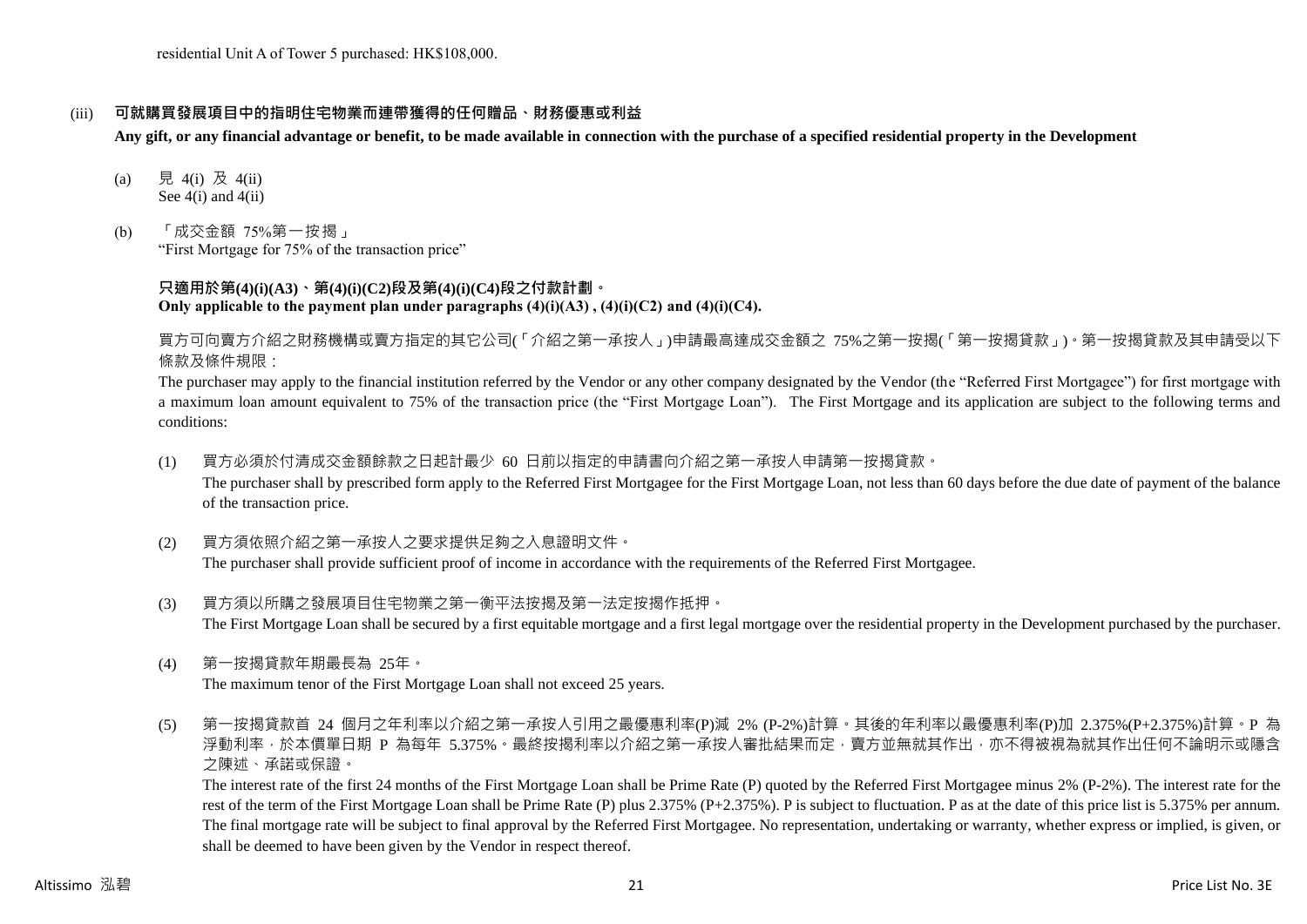(6) 第一按揭貸款之文件必須由介紹之第一承按人指定之律師行辦理,並由買方負責有關律師費用及其他開支。

All legal documents in relation to the First Mortgage Loan must be prepared by the solicitors' firm designated by the Referred First Mortgagee. All legal costs and other expenses incurred shall be paid by the Purchaser.

(7) 買方於決定選擇此安排前,請先向介紹之第一承按人查詢清楚按揭條款及條件、批核條件及申請手續。

The purchaser is advised to enquire with the Referred First Mortgagee on details of the terms and conditions of the mortgage, approval conditions and application procedures of the First Mortgage before choosing this arrangement.

(8) 第一按揭貸款條款及批核條件僅供參考,介紹之第一承按人保留不時更改第一按揭貸款條款及批核條件的權利。

The terms and conditions and approval conditions of the First Mortgage Loan are for reference only, the Referred First Mortgagee reserves the right to change the terms and conditions and approval conditions of the First Mortgage Loan from time to time as it sees fit.

(9) 有關第一按揭貸款之批核與否及借貸條款以介紹之第一承按人之最終決定為準,與賣方無關,且於任何情況賣方均無需為此負責。賣方並無或不得被視為就第一 按揭貸款之按揭條款及條件以及申請之批核作出任何不論明示或隱含之陳述、承諾或保證。不論貸款獲批與否,買方仍須按正式合約完成交易及付清成交金額餘 款。

The terms and conditions and the approval of applications for the First Mortgage Loan are subject to the final decision of the Referred First Mortgagee, and are not related to the Vendor (who shall under no circumstances be responsible therefor). No representation, undertaking or warranty, whether express or implied, is given, or shall be deemed to have been given by Vendor in respect of the terms and conditions and the approval of applications for the First Mortgage Loan. Regardless the First Mortgage Loan is granted or not, the purchaser(s) shall complete the sale and purchase in accordance with the ASP and pay the balance of the transaction price.

(c) 「成交金額 10%第二按揭」 "Second Mortgage for 10% of the transaction price"

# **只適用於第(4)(i)(C4)段之付款計劃。**

#### **Only applicable to the payment plans under paragraphs (4)(i)(C4).**

買方可向賣方介紹之財務機構或賣方指定的其它公司(「介紹之第二承按人」) 申請最高達成交額之 10%之第二按揭,基本條款如下:

The Purchaser may apply to the financial institution referred by the Vendor or any other company designated by the Vendor (the "Referred Second Mortgagee") for second mortgage with a maximum loan amount equivalent to 10% of the Transaction Price (the "Second Mortgage"). The Second Mortgage and its application are subject to the following terms and conditions:

(1) 買方必須於付清成交金額餘款之日起計最少 60 日前以指定的申請書向介紹之第二承按人申請按揭貸款。

The purchaser(s) shall by prescribed form apply to the Referred Second Mortgagee for mortgage loan, not less than 60 days before the due date of payment of the balance of the transaction price.

- (2) 買方須依照介紹之第二承按人之要求提供足夠之入息證明文件。 The purchaser shall provide sufficient proof of income in accordance with the requirements of the Referred Second Mortgagee.
- (3) 第二按揭貸款年期最長為 5 年或與第一按揭貸款同等年期,以較短者為準

The maximum tenor of second mortgage loan shall be 5 years or the same tenor of first mortgage loan, whichever is the shorter.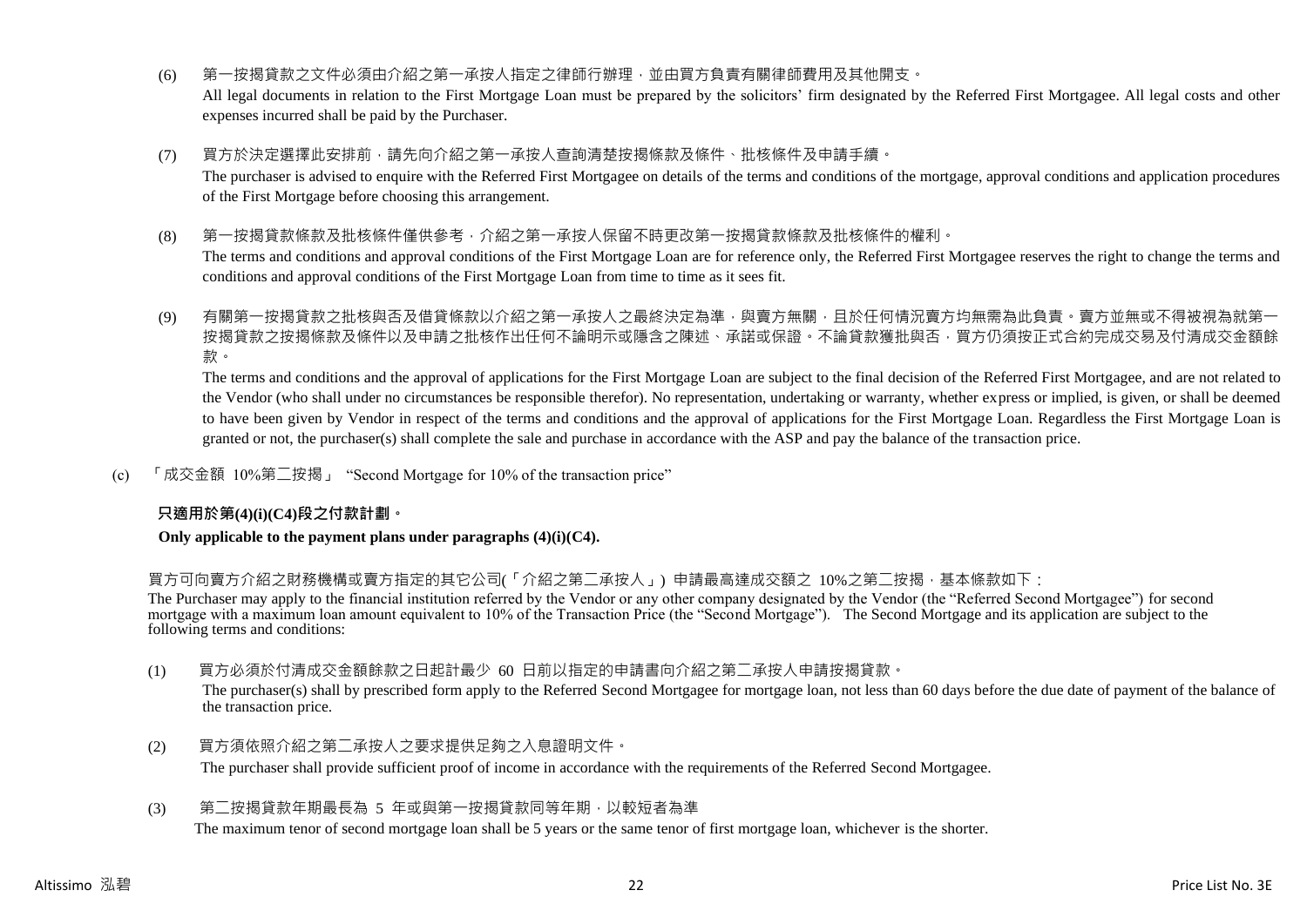(4) 第二按揭首 24 個月之年利率以介紹之第二承按人引用之最優惠利率(P)減 2.75% (P-2.75%)計算。其後的年利率以最優惠利率(P)加 2.375%(P+2.375%)計算計算。 P 為浮動利率,於本價 單日期 P 為每年 5.375%。最終按揭利率以介紹之第二承按人審批結果而定,賣方並無就其作出,亦不得被視為就其作出任何不論明示或 隱含之陳述、承諾或保證。

The interest rate of the first 24 months of the Second Mortgage shall be Prime Rate (P) quoted by the Referred Second Mortgagee minus 2.75% (P-2.75%). The interest rate for the rest of the term of the Second Mortgage shall be Prime Rate (P) plus 2.375% (P+2.375%). P is subject to fluctuation. P as at the date of this price list is 5.375% per annum. The final mortgage rate will be subject to final approval by the Referred Second Mortgagee. No representation, undertaking or warranty, whether express or implied, is given, or shall be deemed to have been given by the Vendor in respect thereof.

- (5) 第二按揭貸款最高金額為成交金額的 10%,惟第一按揭貸款及第二按揭貸款總金額不可超過成交金額或有關住宅物業的估價 (以較低者為準) 的 85%。 The maximum second mortgage loan amount shall be 10% of the transaction price, but the total amount of the first mortgage loan and the second mortgage loan together shall not exceed 85% of the transaction price or the valuation of the relevant residential property, whichever is the lower.
- (6) 第一按揭貸款銀行須為介紹之第二承按人所指定之銀行,買方並須首先得到該銀行書面同意辦理第二按揭貸款。 The first mortgagee bank shall be one which is nominated by the Referred Second Mortgagee. The purchaser(s) shall obtain the prior written consent from the first mortgagee bank for the application of second mortgage loan.
- (7) 第一按揭貸款及第二按揭貸款申請將由有關承按機構獨立處理。 The applications for first mortgage loan and the second mortgage loan will be processed by the relevant mortgagees independently.
- (8) 所有第二按揭貸款及其相關擔保之法律文件必須由介紹之第二承按人指定律師行辦理,買方及其擔保人(如有) 須支付所有第二按揭貸款及其擔保相關之律師 費及雜費。

All legal documents of the second mortgage loan and its related guarantee shall be handled by the solicitors designated by the Referred Second Mortgagee and all legal costs and disbursement relating thereto shall be borne by the purchaser(s) and his/her/their guarantor(s) (if any).

(9) 第二按揭貸款批出與否及其條款,介紹之第二承按人有最終決定權,其決定與賣方無關,賣方亦無需為此負責。不論貸款獲批與否,買方仍須按正式合約完 成交易及付清 成交金額餘款。

The approval or disapproval of the second mortgage loan and terms thereof are subject to the final decision of the Referred Second Mortgagee. The decision is not related to the vendor and the vendor shall not be responsible therefor. Regardless the loan is granted or not, the purchaser(s) shall complete the sale and purchase in accordance with the ASP and pay the balance of the transaction price.

- (10) 第二按揭貸款受其他條款及細則約束。 The second mortgage loan is subject to other terms and conditions.
- (d) 「成交金額 30%第二按揭」 "Second Mortgage for 30% of the transaction price"

# **只適用於第(4)(i)(C6)段之付款計劃。**

**Only applicable to the payment plans under paragraphs (4)(i)(C6).**

買方可向賣方介紹之財務機構或賣方指定的其它公司(「介紹之第二承按人」) 申請最高達成交額之 30%之第二按揭,基本條款如下:

The Purchaser may apply to the financial institution referred by the Vendor or any other company designated by the Vendor (the "Referred Second Mortgagee") for second mortgage with a maximum loan amount equivalent to 30% of the Transaction Price (the "Second Mortgage"). The Second Mortgage and its application are subject to the following terms and conditions:

(1) 買方必須於付清成交金額餘款之日起計最少 60 日前以指定的申請書向介紹之第二承按人申請按揭貸款。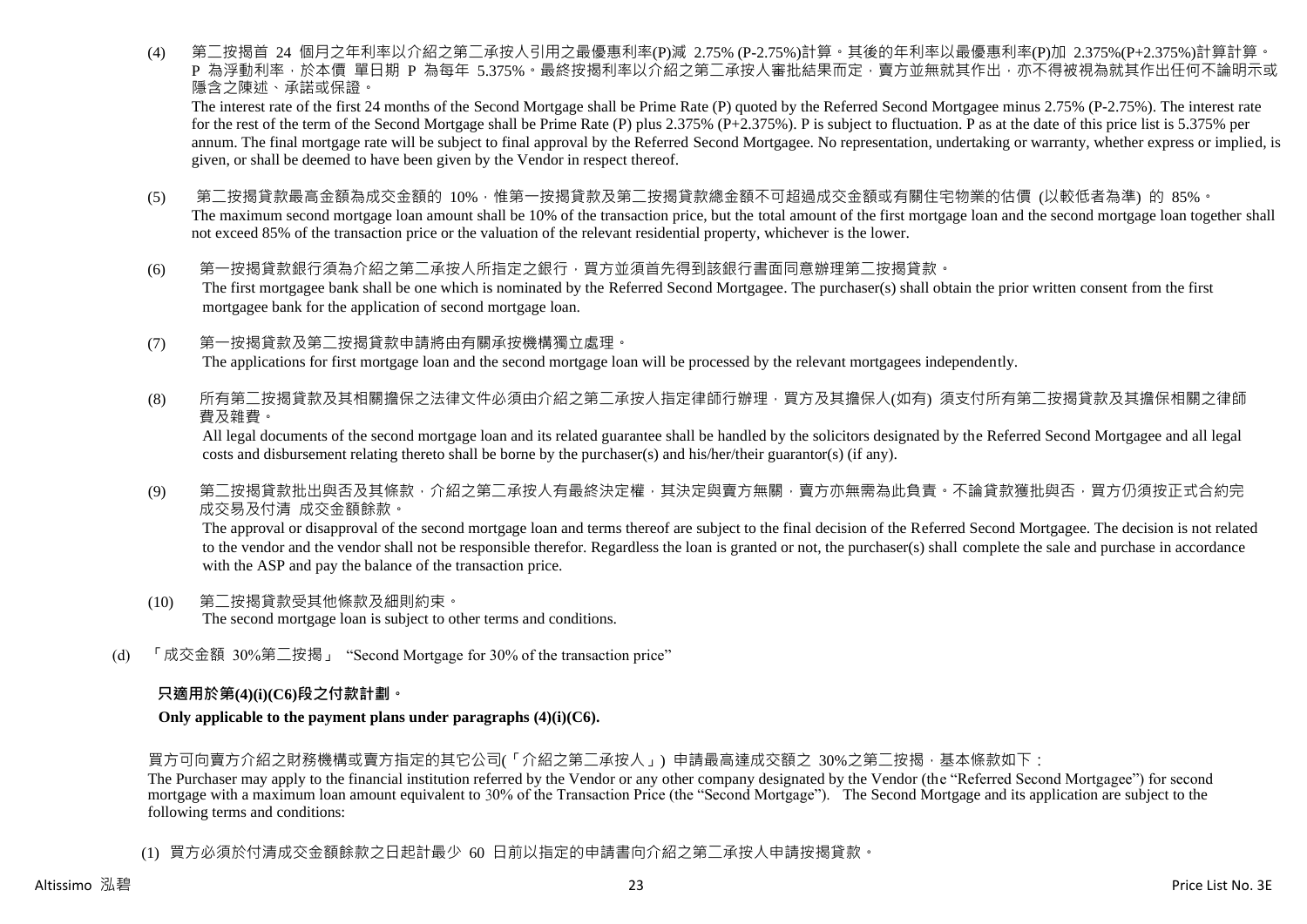The purchaser(s) shall by prescribed form apply to the Referred Second Mortgagee for mortgage loan, not less than 60 days before the due date of payment of the balance of the transaction price.

(2) 買方須依照介紹之第二承按人之要求提供足夠之入息證明文件。

The purchaser shall provide sufficient proof of income in accordance with the requirements of the Referred Second Mortgagee.

(3) 第二按揭貸款年期最長為 5 年或與第一按揭貸款同等年期,以較短者為準

The maximum tenor of second mortgage loan shall be 5 years or the same tenor of first mortgage loan, whichever is the shorter.

(4) 第二按揭首 24 個月之年利率以介紹之第二承按人引用之最優惠利率(P)減 2.75% (P-2.75%)計算。其後的年利率以最優惠利率(P)加2.375%(P+2.375%)計算計算。P 為 浮動利率,於本價單日期 P 為每年 5.375%。最終按揭利率以介紹之第二承按人審批結果而定,賣方並無就其作出,亦不得被視為就其作出任何不論明示或隱含之陳 述、承諾或保證。

The interest rate of the first 24 months of the Second Mortgage shall be Prime Rate (P) quoted by the Referred Second Mortgagee minus 2.75% (P-2.75%). The interest rate for the rest of the term of the Second Mortgage shall be Prime Rate (P) plus 2.375% (P+2.375%). P is subject to fluctuation. P as at the date of this price list is 5.375% per annum. The final mortgage rate will be subject to final approval by the Referred Second Mortgagee. No representation, undertaking or warranty, whether express or implied, is given, or shall be deemed to have been given by the Vendor in respect thereof.

(5) 第二按揭貸款最高金額為成交金額的 30%,惟第一按揭貸款及第二按揭貸款總金額不可超過成交金額或有關住宅物業的估價 (以較低者為準) 的 80%。 The maximum second mortgage loan amount shall be 30% of the transaction price, but the total amount of the first mortgage loan and the second mortgage loan together shall not exceed 80% of the transaction price or the valuation of the relevant residential property, whichever is the lower.

(6) 第一按揭貸款銀行須為介紹之第二承按人所指定之銀行,買方並須首先得到該銀行書面同意辦理第二按揭貸款。 The first mortgagee bank shall be one which is nominated by the Referred Second Mortgagee. The purchaser(s) shall obtain the prior written consent from the first mortgagee bank for the application of second mortgage loan.

- (7) 第一按揭貸款及第二按揭貸款申請將由有關承按機構獨立處理。 The applications for first mortgage loan and the second mortgage loan will be processed by the relevant mortgagees independently.
- (8) 所有第二按揭貸款及其相關擔保之法律文件必須由介紹之第二承按人指定律師行辦理,買方及其擔保人(如有)須支付所有第二按揭貸款及其擔保相關之律師費及雜 費。

All legal documents of the second mortgage loan and its related guarantee shall be handled by the solicitors designated by the Referred Second Mortgagee and all legal costs and disbursement relating thereto shall be borne by the purchaser(s) and his/her/their guarantor(s) (if any).

(9) 第二按揭貸款批出與否及其條款,介紹之第二承按人有最終決定權,其決定與賣方無關,賣方亦無需為此負責。不論貸款獲批與否,買方仍須按正式合約完成交易及 付清成交金額餘款。

The approval or disapproval of the second mortgage loan and terms thereof are subject to the final decision of the Referred Second Mortgagee. The decision is not related to the vendor and the vendor shall not be responsible therefor. Regardless the loan is granted or not, the purchaser(s) shall complete the sale and purchase in accordance with the ASP and pay the balance of the transaction price.

(10)第二按揭貸款受其他條款及細則約束。

The second mortgage loan is subject to other terms and conditions.

(e) 「首**2**年每年3厘回報補貼優惠 "First Two Year Return Subsidy at 3% p.a. Benefit "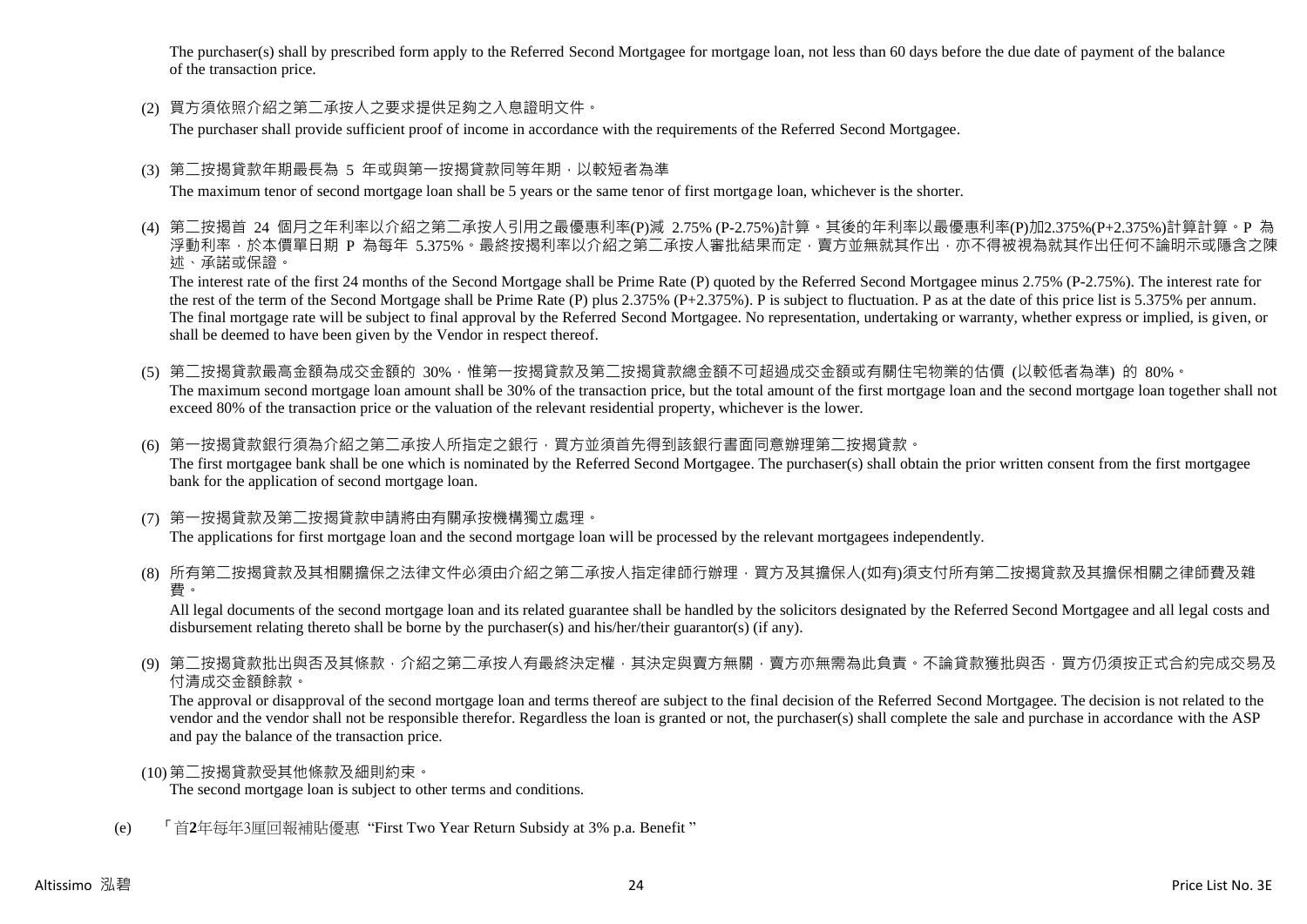# (只適用於選擇支付計劃 (4)(i)(C7)的買方)

Only applicable to the payment plans under paragraphs  $(4)(i)(C7)$ .

受限於相關交易文件條款及條件(包括但不限於買方須依照買賣合約訂定的日期付清每一期樓款及售價餘款#,由完成買賣日翌日起計為期2 年,買方每月可獲一筆現 金補貼,每月補貼金額相等於售價乘以3%除以12。於上述補貼期間,現金補貼將於每月的第一個工作天存入買方於香港持牌銀行開立之戶口 (或以其他由賣方決定的 方式支付)。

Subject to the terms and conditions of the relevant transaction documents (including without limitation that the Purchaser shall settle each part payment and the balance of the Purchase Price# according to the respective dates stipulated in the agreement for sale and purchase), monthly subsidy will be given to the Purchaser for a two-year period from the date immediately after the Completion Date. The amount of the monthly subsidy is equivalent to the Purchase Price times 3% divide by 12 months. The monthly subsidy will be deposited directly into the purchaser's bank account maintained with a licenced bank in Hong Kong (or in any other manner as the Vendor may decide) on the 1st working day of each calendar month during the aforesaid subsidy period.

#### **#** 以賣方代表律師實際收到款項日期計算

# the actual date of payment(s) received by the Vendor's solicitors shall be considered as the date of settlement of payment by the Purchaser.

(f) 「首**3**年每年2厘回報補貼優惠 "First Three Year Return Subsidy at 2% p.a. Benefit "

(只適用於選擇支付計劃 (4)(i)(C8)的買方)

Only applicable to the payment plans under paragraphs  $(4)(i)(C8)$ .

受限於相關交易文件條款及條件(包括但不限於買方須依照買賣合約訂定的日期付清每一期樓款及售價餘款#,由完成買賣日翌日起計為期3 年,買方每月可獲一筆現 金補貼,每月補貼金額相等於售價乘以2%除以12。於上述補貼期間,現金補貼將於每月的第一個工作天存入買方於香港持牌銀行開立之戶口 (或以其他由賣方決定的 方式支付)。

Subject to the terms and conditions of the relevant transaction documents (including without limitation that the Purchaser shall settle each part payment and the balance of the Purchase Price# according to the respective dates stipulated in the agreement for sale and purchase), monthly subsidy will be given to the Purchaser for a three-year period from the date immediately after the Completion Date. The amount of the monthly subsidy is equivalent to the Purchase Price times 2% divide by 12 months. The monthly subsidy will be deposited directly into the purchaser's bank account maintained with a licenced bank in Hong Kong (or in any other manner as the Vendor may decide) on the 1st working day of each calendar month during the aforesaid subsidy period.

#### **#** 以賣方代表律師實際收到款項日期計算

# the actual date of payment(s) received by the Vendor's solicitors shall be considered as the date of settlement of payment by the Purchaser.

(g) 提前收樓裝修優惠 Early Occupation for Fitting-out Benefit

買方可選擇獲取提前收樓裝修優惠(「該優惠」)。買方如決定選擇獲取該優惠,在付清全部成交金額的前提下,可於2020年8月1日或之後向賣方提出書面申請該優 惠。在賣方批准申請後,買方須簽署有關在所購住宅物業買賣成交前佔用該物業之許可協議(「許可協議」)(格式及內容由賣方訂明,買方不得要求任何修改), 主要條款如下:

The Purchaser may opt for obtaining the Early Occupation for Fitting-out Benefit (the "Benefit"). If the Purchaser decides to opt for obtaining the Benefit, then on the condition that the Purchaser has fully paid all the transaction price, the Purchaser may submit written application to the Vendor for the Benefit on or after 1 August 2020. Once the application is approved by the Vendor, the Purchaser shall execute a Licence Agreement (the "Licence Agreement") for occupation of the residential property purchased before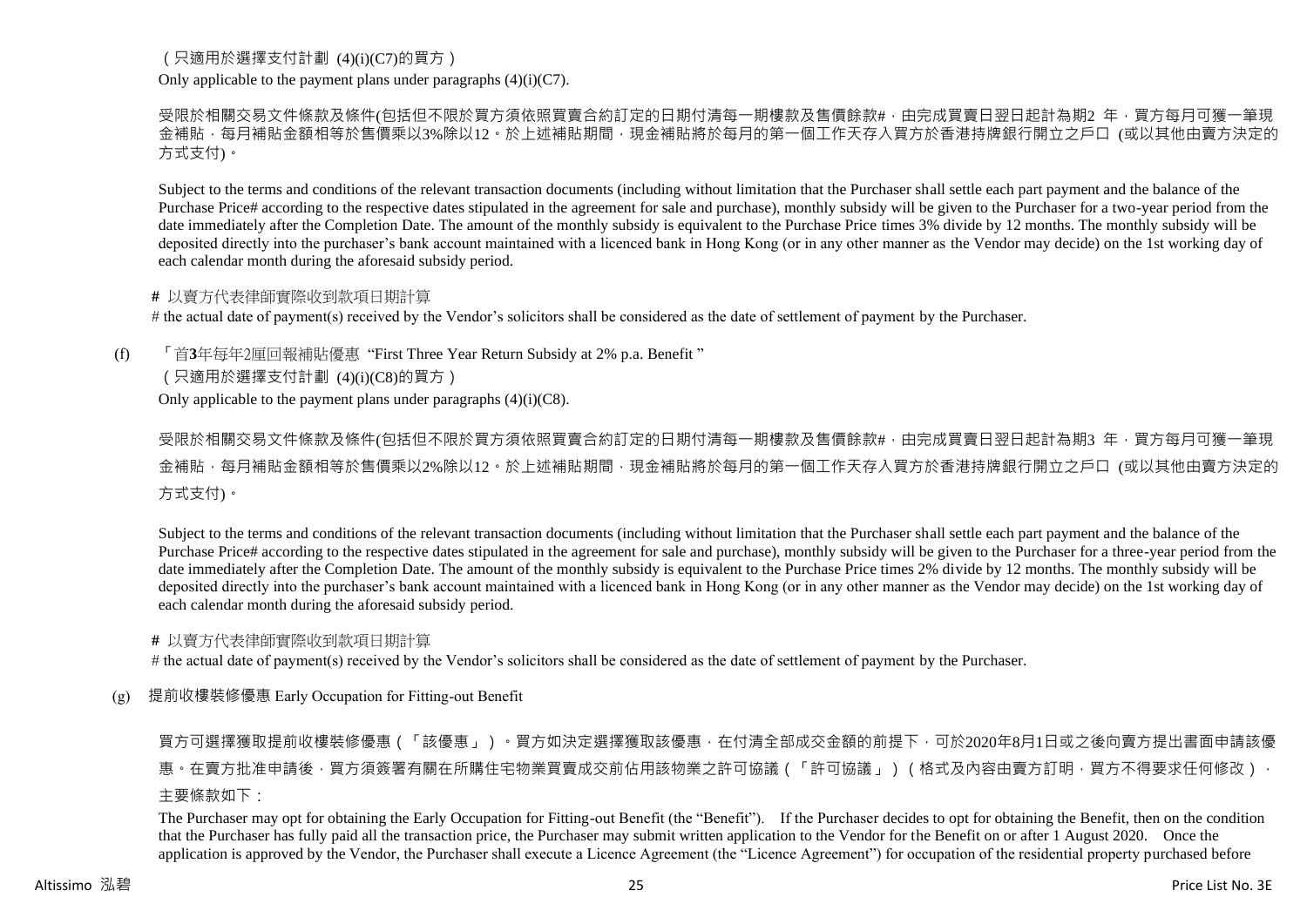completion of sale and purchase of the same (in such form and substance as the Vendor may prescribe and the Purchaser shall not request any amendment thereto), the principal terms of which are as follows:

1. 許可佔用期由賣方就有關發展項目之佔用許可證已發出且賣方能將該住宅物業交予買方一事向買方發出書面通知的日期後第 60 日開始,至該住宅物業買賣之成交 日期為止;

The licence period shall commence from the 60th day after the date of the Vendor's written notice to the Purchaser that the Occupation Permit in respect of the Development has been issued and that the Vendor is in a position to hand over the residential property to the Purchaser, and until the date of completion of sale and purchase of the residential property;

2. 許可佔用期内,買方只可就該住宅物業進行裝修工程。買方不得遷入居住該住宅物業,亦不得容許或容忍他人遷入居住該住宅物業。

The user of the residential property during the licence period shall be limited to fitting-out works of the residential property only. The Purchaser shall not reside in the residential property nor shall permit or suffer other person(s) to reside therein.

3. 許可佔用期之許可費用金額為港幣10元,於簽署許可協議時支付。

The licence fee during the licence period shall be HK\$10.00, payable upon signing of the Licence Agreement.

4. 買方必須負責繳付許可協議之印花稅裁定費及印花稅(如有)、準備和簽署許可協議所需之所有律師費。賣方將負責繳付許可佔用期內該住宅物業之管理費、差餉、 地租、公用事業服務收費、公用事業服務按金及其它開支等(如有)。

The Purchaser shall be responsible to pay for the stamp duty adjudication fee and stamp duty (if any) on the Licence Agreement, the legal costs for the preparation and execution of the Licence Agreement. The Vendor will be responsible to pay for the management fees, government rates and rents, utilities charges, utilities deposits and all other outgoings, etc. (if any) of the residential property during the licence period.

詳情以相關交易文件條款作準。

Subject to the terms and conditions of the relevant transaction documents.

# (iv) **誰人負責支付買賣該發展項目中的指明住宅物業的有關律師費及印花稅**

# **Who is liable to pay the solicitors' fees and stamp duty in connection with the sale and purchase of a specified residential property in the Development**

(a) 如買方選用賣方代表律師處理買賣合約、按揭及轉讓契‧賣方同意支付買賣合約及轉讓契兩項法律文件之律師費用。如買方選擇另聘代表律師處理買賣合約、按揭及轉 讓契,買方及賣方須各自負責有關買賣合約及轉讓契兩項法律文件之律師費用。

If the purchaser appoints the vendor's solicitors to handle the agreement for sale and purchase, mortgage and assignment, the vendor agrees to bear the legal cost of the agreement for sale and purchase and the assignment. If the purchaser chooses to instruct his own solicitors to handle the agreement for sale and purchase, mortgage or assignment, each of the vendor and purchaser shall pay his own solicitors' legal fees in respect of the agreement for sale and purchase and the assignment.

(b) 買方須支付一概有關臨時買賣合約、買賣合約及轉讓契的印花稅(包括但不限於任何買方提名書或轉售(如有)的印花稅、額外印花稅、買家印花稅及任何與過期繳付任何 印花稅有關的罰款、利息及附加費等)。

All stamp duties on the preliminary agreement for sale and purchase, the agreement for sale and purchase and the assignment (including without limitation any stamp duty on, if any, nomination or sub-sale, any special stamp duty, any buyer's stamp duty and any penalty, interest and surcharge, etc. for late payment of any stamp duty) will be borne by the purchaser.

# (v) **買方須爲就買賣該發展項目中的指明住宅物業簽立任何文件而支付的費用**

**Any charges that are payable by a purchaser for execution of any document in relation to the sale and purchase of a specified residential property in the Development**